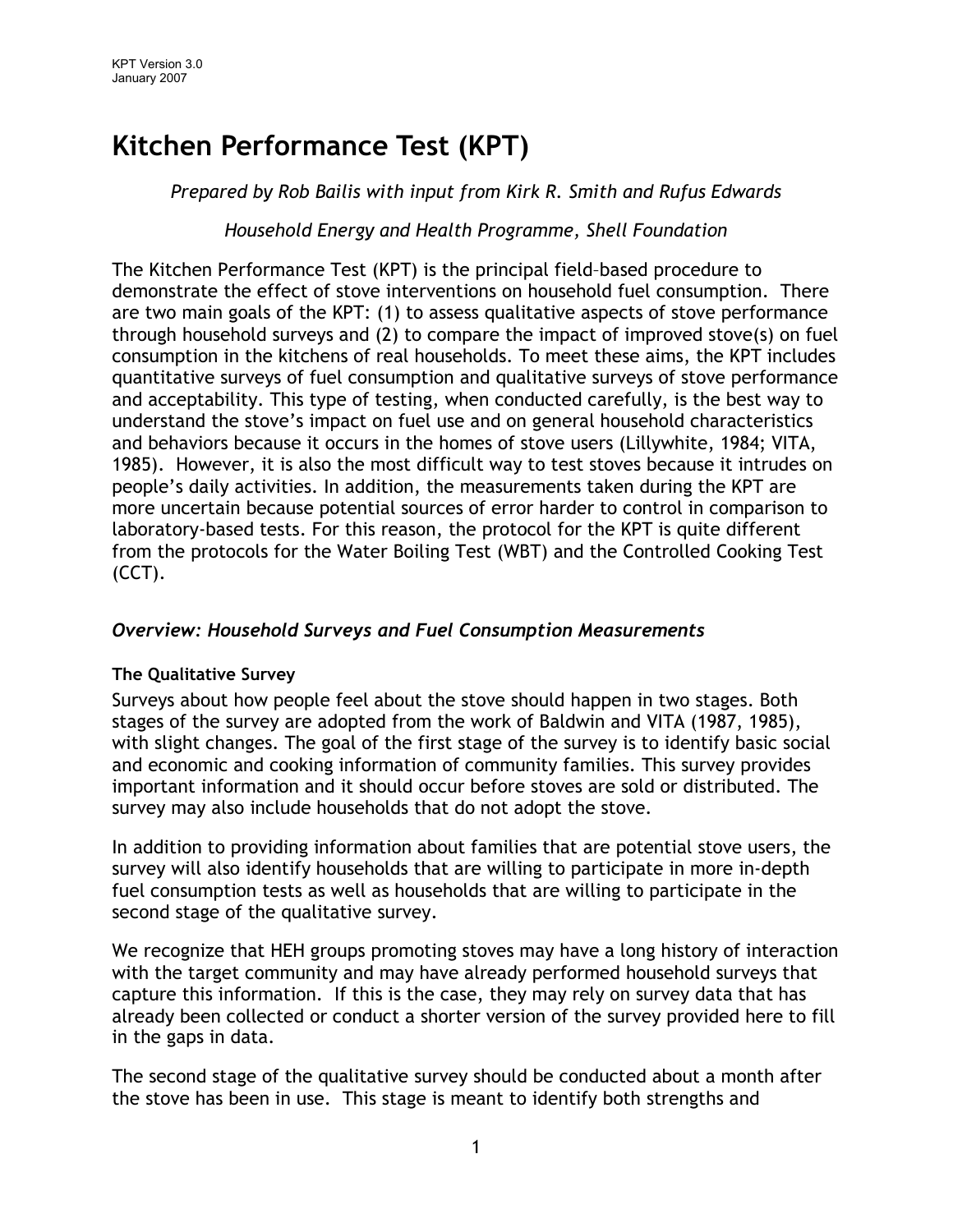weaknesses in the stove's performance as well as identify any changes in the economic or demographic status of the household. The second qualitative survey should be limited to households that have adopted the stove, preferably in a paired manner so that the follow-up surveys are conducted on households that also participated in the initial survey. It may also be useful for stove promoters to conduct a follow-up survey that targets households that do not use the stove to better understand why some people choose not to use it, but such a survey is not included in this protocol.

#### Selecting Households to Participate in the Survey

The KPT is designed for implementation in communities where stove-related projects are underway. One important part of doing surveys is choosing families to participate. For projects that target a small number of households in a limited area, it may be possible to survey all of the families in the community. However, if stoves are to be provided to a larger number of households, or if the target communities are spread over a large area, then it will not be possible to survey all of the families and a fraction of the total number of families will have to be chosen. When only a fraction of the total number of families can be surveyed, the number of families chosen and the way that they are selected can affect the results of the survey, so it is important to choose families carefully. Ideally, families should be selected randomly to avoid bias. A selection is biased when families with certain characteristics are chosen (or not chosen) more than families that don't have those characteristics. A full discussion of survey sampling is outside the scope of this discussion (see separate HEH report, Considerations in Study Design), but some of the more important points will be mentioned. For example, a selection that only includes families that live along the main road, or a selection that leaves out families that belong to a certain parish would both be biased.

As a rule of thumb, if the number of families in the target population is known, about 10% of the total number of families should be covered by the initial survey. If the target population is large (e.g. more than 1000 families), then the number of households covered by the initial survey can be cut-off at about 100. If it is very small (e.g. less than 200 families), then the number of families covered by the initial survey between should be increased to at least 20. This is summarized in the table below:

| Size of community (group of communities) | Number of households to be surveyed initially |
|------------------------------------------|-----------------------------------------------|
| Small (less than 300 households)         | At least 30                                   |
| Medium (300-1000)                        | $~10\%$                                       |
| Large (more than 1000 households)        | 100                                           |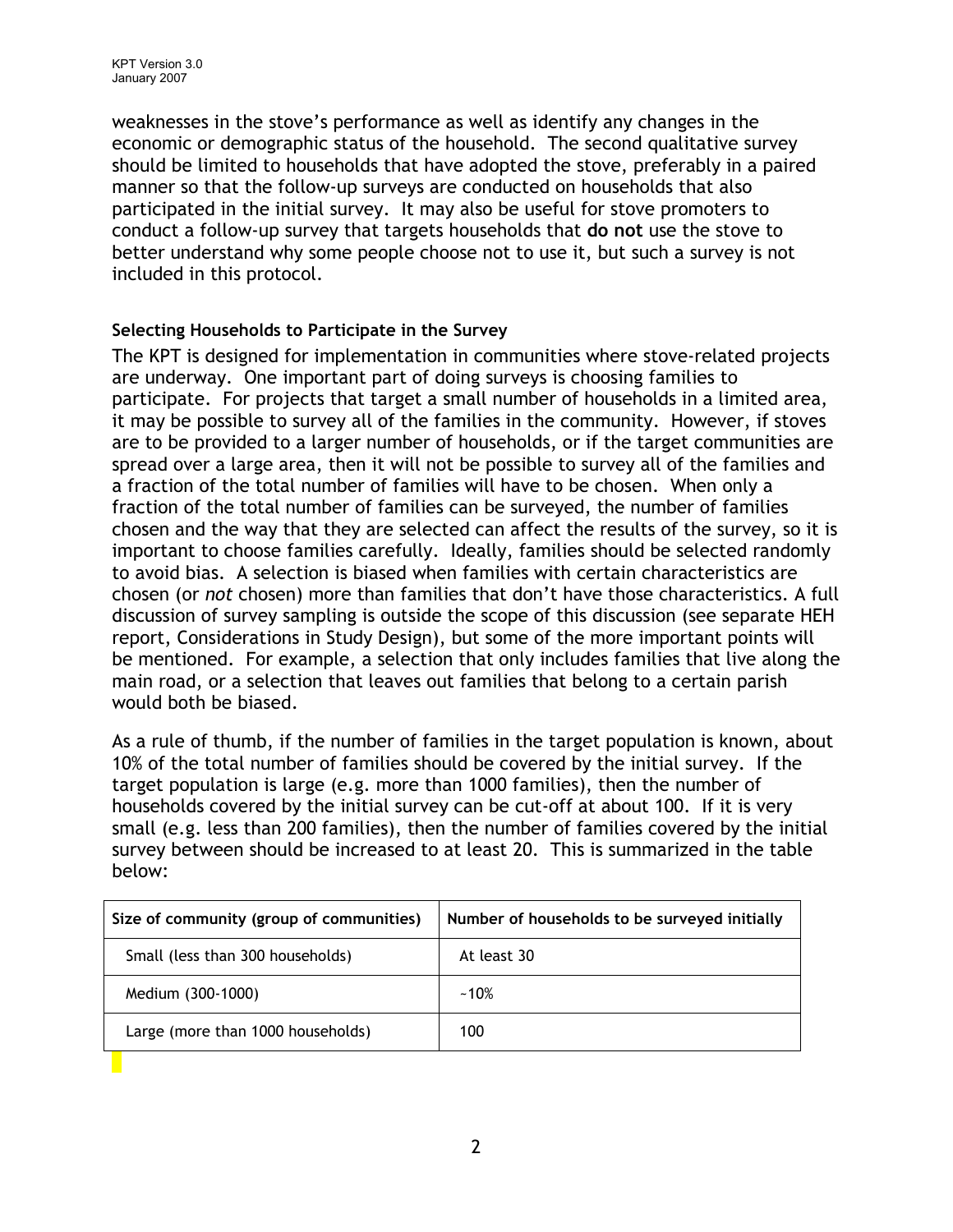The questions for the preliminary survey are included in Appendix 1 and the followup survey in Appendix 2.

# The Quantitative Fuel Consumption Survey

The quantitative part of the KPT can be used for many different kinds of assessments:

- 1. To demonstrate differences in consumption of cooking fuels between households using traditional cooking technologies and households using improved stove technologies.
- 2. To assess medium or long term patterns of fuel consumption that result from stove interventions (for example, testers can periodically survey a sample of households using the new stove(s) in order to determine if changes in patterns of fuel consumption are sustained in the long term);
- 3. To test for seasonal variations in fuel consumption resulting from changes in climate, fuel availability, or local agro-economic cycles (independent of technological change);
- 4. To test for differences in fuel consumption among households using similar stoves but different types of fuel (e.g. fuelwood compared to crop residues);
- 5. To test for changes in fuel consumption resulting from changes not directly related to stove technology (for example: energy market or power sector reforms, income generating projects, public education campaigns, etc).

This protocol focuses on the first type of assessment – testing for the difference in fuel consumption between households using the traditional type of stove and households using the improved stove(s). However, stove promoters are encouraged to use variations of the protocol to test other aspects of their projects in order to fully understand how the project can impact their target communities.

The Kitchen Performance Test (KPT) allows testers to compare the rate of daily fuelwood consumption per person of two stoves as they are used in the normal household environment over an extended period of time. The KPT is a prolonged test conducted with the willing cooperation of individual families.

In order to compare two or more types of stoves, the testing can be done in two ways. It can be done by conducting daily measurements as families use the traditional stove for a period of time (e.g. 3–7 days) followed by daily measurements of the same families using the improved stove for the same period of time. This type of test makes a comparison of the family's fuel use with the old stove and with the improved stove. This is a paired-sample study with no control.

Alternatively, the KPT can be done by comparing fuel consumption in two or more groups of families for a period of 3–7 days, with one group using the traditional stove and the other group(s) using the improved stove(s). This is a cross-sectional study, in which a two groups of households, one using the old stove, and one using the new stove, are compared at the same time.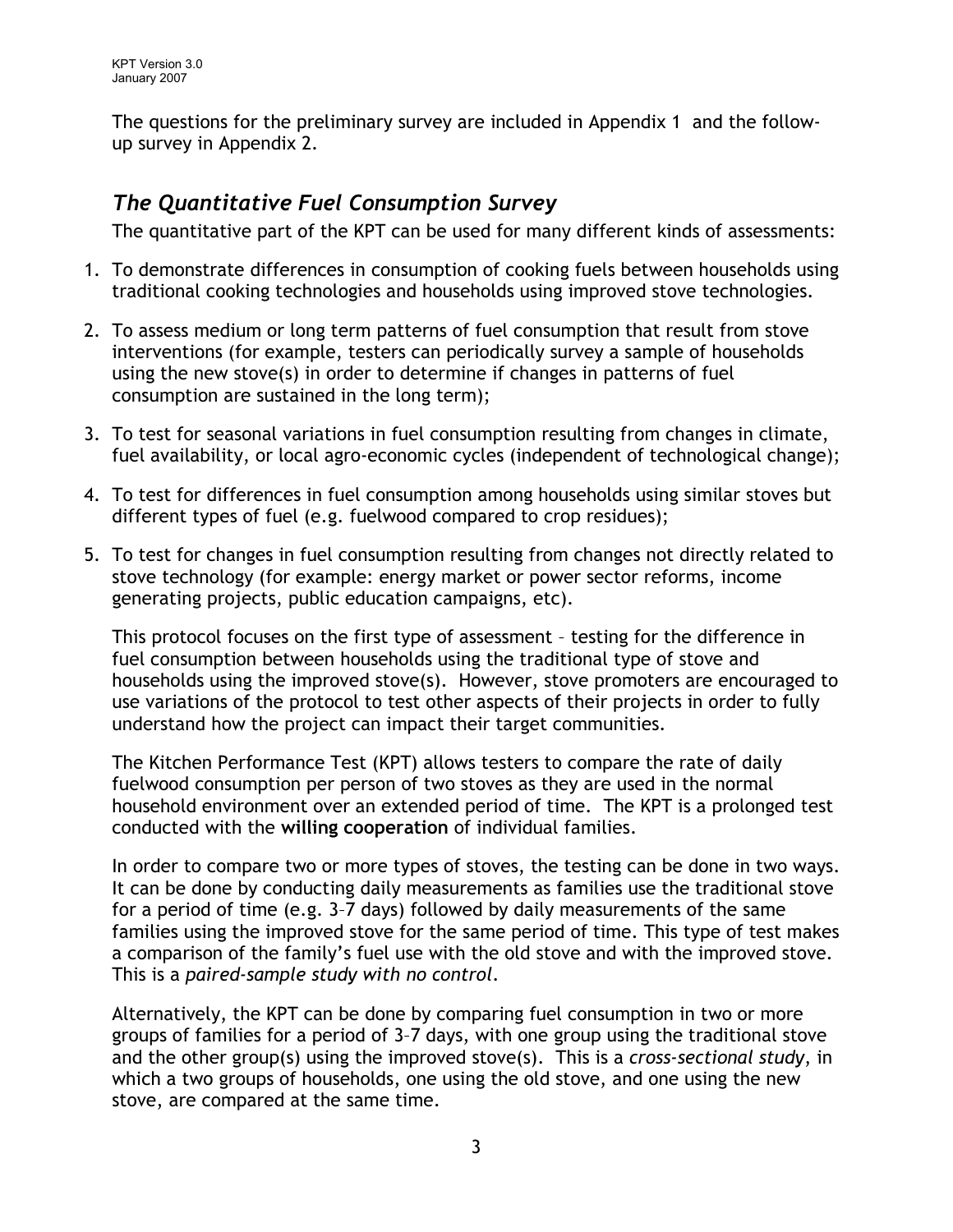We recommend doing the *paired-sample study*, where the same households are measured using the old stove and then the new stove(s). This test measures the fuel consumption in each family as they make the transition from a traditional to an improved stove, and it allows for repeated testing to capture seasonal variation and changes in stove performance as the stove ages (as described in point 2 above). It also permits stove testers to use a smaller sample size than the cross-sectional method for a desired level of statistical significance. However, there are advantages and disadvantages to both approaches and circumstances differ between projects in different locations, so the testing method that stove-testers decide to use must be adapted to suit the conditions among the population of stove-users (see the related document "Considerations in Study Design" for a more detailed discussion).

For example, it may be difficult to test old stoves and new stoves in the same household (use a paired-sample design) because of the local circumstances. Testers may wish to measure fuel consumption in families that have already started using the new stove. If this is the case, then a comparison group of families that still use the old stove will be needed to do a proper test. Time may also be a constraint. Testing the same families using both the old stove and the new stove will probably take more time than testing two groups simultaneously. To allow for these contingencies, we provide information about both approaches to field-testing.

In either case, testers must be careful to choose the families in a way that minimizes the variability in factors that influence fuel consumption. These factors include household income, local farming practices and gender roles in the household, as well as environmental factors like wood scarcity and climate. For example, if a crosssectional approach is taken, socio-economic or environmental conditions among the two groups of families may vary in a way that influences household fuel consumption. This can either increase or decrease the effect that the stove itself has on fuel consumption.

This are also potential biases in a paired-sample testing. For example, weather conditions or local economic conditions may change in the period between the two surveys in ways that affect fuel consumption. Temperature changes between rainy and dry seasons can change the demand for space-heating and pre-harvest and postharvest seasons can affect either household income or food consumption, which also affects fuel use. Project monitors should identify and minimize these sources of bias in the KPT (for example, differences in season in the paired-sample measurements). Otherwise, the results of the KPT may be misleading.

#### Selection of communities and households for the KPT

Communities: One way to minimize potential sources of bias is through the careful selection of the communities where the tests are to be carried out. If the stove project is only targeting a single community, or a group of communities located close to one another, then the choice of community is simple. However, if the project is targeting a large area then the choice of communities to conduct the test becomes more complicated.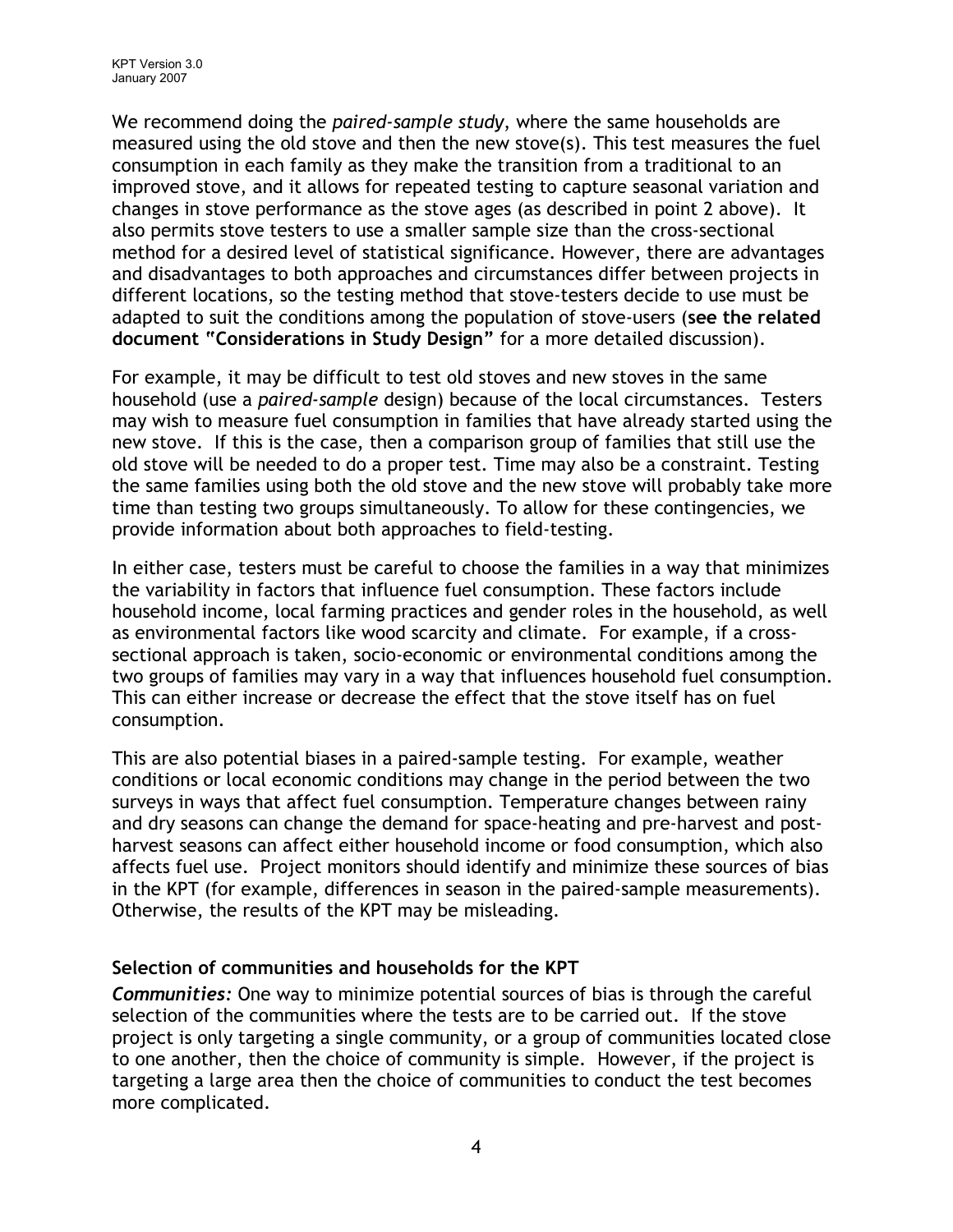In addition, if stove-testers decide to use a cross-sectional approach, they will need to choose separate groups of families using the new stove and the old stove. If possible, they should choose both groups from within the same community. However, this will not be possible if every household in the target community is already using the improved stove. Then they must choose families to act as the comparison group from a community that is similar in socioeconomic status, livelihood options, and climatic or environmental conditions.

When taking a paired-sample approach, the two surveys should be conducted during the same season so that differences in weather conditions are minimal and do not affect fuel consumption. Also, try to be aware of significant changes in any other factors that may influence fuel consumption: for example, if the test of the first type of stove occurs during a pre-harvest "lean season" when food and money are scarce and the test of the second type of stove occurs soon after a harvest period when food and money are plentiful. Changing conditions like these can affect fuel consumption even if weather conditions are the same.

Clustering: If environmental or economic conditions vary considerably across the region where stoves are being promoted, testers should "cluster" the communities being tested. Clustering communities simply means categorizing them according to characteristics or conditions that the stove-testers think may influence fuel consumption. For example, communities may be categorized in one or more of the following groups:

- <sup>⇒</sup> Highland communities and lowland communities.
- $\Rightarrow$  Communities in arid climates and communities in moist climates.
- <sup>⇒</sup> Communities in fuel-scarce and fuel-abundant areas.
- $\Rightarrow$  Communities where families use a mix of wood together with other types of fuels and communities where families only use wood.
- $\Rightarrow$  Wealthy and poor communities<sup>1</sup>

-

In both the *paired-sample* and the *cross-sectional* approach, after a community or communities are selected for the KPT, individual households must also be selected. If communities are very small and highly localized, stove-testers may test fuel consumption in all of the families that receive stoves. However, 100% coverage is rarely possible. If there are a large number of households in the community or the households are highly dispersed geographically, then it will only be possible to test a

<sup>1</sup> Of course, there are always variations of wealth within communities, but in certain regions, the difference between communities may dominate the difference within communities. For example, if one community practices cash crop cultivation and is located near a main road while another community is far from the main road and practices only subsistence farming, the differences in wealth between communities are likely to be significant.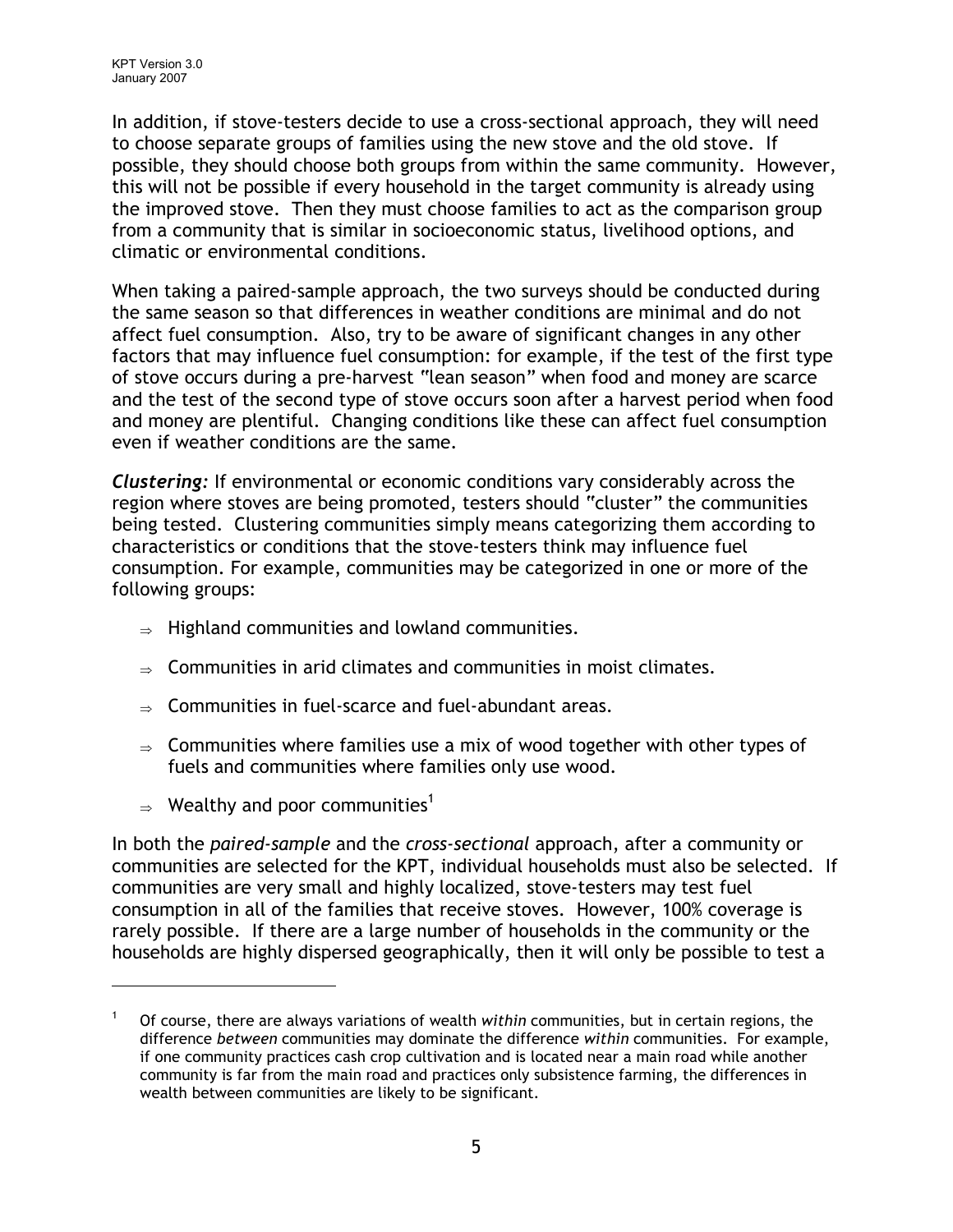fraction of the total number of households. If there are distinctly different populations of households, for example highland and lowland communities, within the project area, separate studies will be needed.

Households: As with communities, the choice of families can also bias the outcome of the tests. The best way to avoid bias is to choose families randomly from a list that includes all of the participating families. This ensures that all families have equal probability of being selected for the survey.<sup>2</sup> If the project is disseminating a large number of stoves or is targeting many different communities, then random selection for the KPT is strongly recommended. However it may not always be possible due to other constraints: some households may be unwilling to participate, or they may be too remote to reach on a daily basis (daily measurements are recommended for the KPT). If these, or other constraints exist, then households should still be chosen in a way that minimizes potential sources of bias.

However, it is important to realize that if households are not selected with equal probability, it will not be possible to generalize the results of the KPT. In other words, if the promoters of the stove want to make claims about the actual fuel savings of their stove(s) among the entire population that is affected by their activities, then they should base their KPT on a random sample of families in those communities. Any general claims about the fuel savings resulting from stove projects not based on random sampling are not statistically valid.<sup>3</sup>

Random sampling over a large area, however, often leads to difficult transport and scheduling logistics because households can be far apart. Thus, larger projects should use cluster sampling (communities or villages are first randomly chosen from the entire area and then households are randomly chosen from within the chosen communities). If the communities are much different in size, however, then a weighted sampling procedure should be used (See "Considerations in Study Design").

## Deciding on a sample size for the fuel consumption surveys

The number of families that should be included in the KPT is also related to statistical factors. The test is designed to compare the average daily fuel consumption per person using the improved stove and the traditional stove. As explained above, this can either be done using a paired sample test, where a single group of families is evaluated as they use the old stove and then reevaluated after they switch to the new stove, or it can be done using a cross-sectional test, where different groups of

<sup>2</sup> Random selection sounds complicated, but it doesn't have to be. Many simple calculators have a random number function. So do many data management software programs (e.g. Excel). Starting with a list of all families that received stoves, assign each family a random number and then rank the families according to their random number and choose families according to their random ranking.

<sup>3</sup> The results of non-random samples can still be valuable indicators of stove performance, but they should not be generalized across entire communities or larger populations.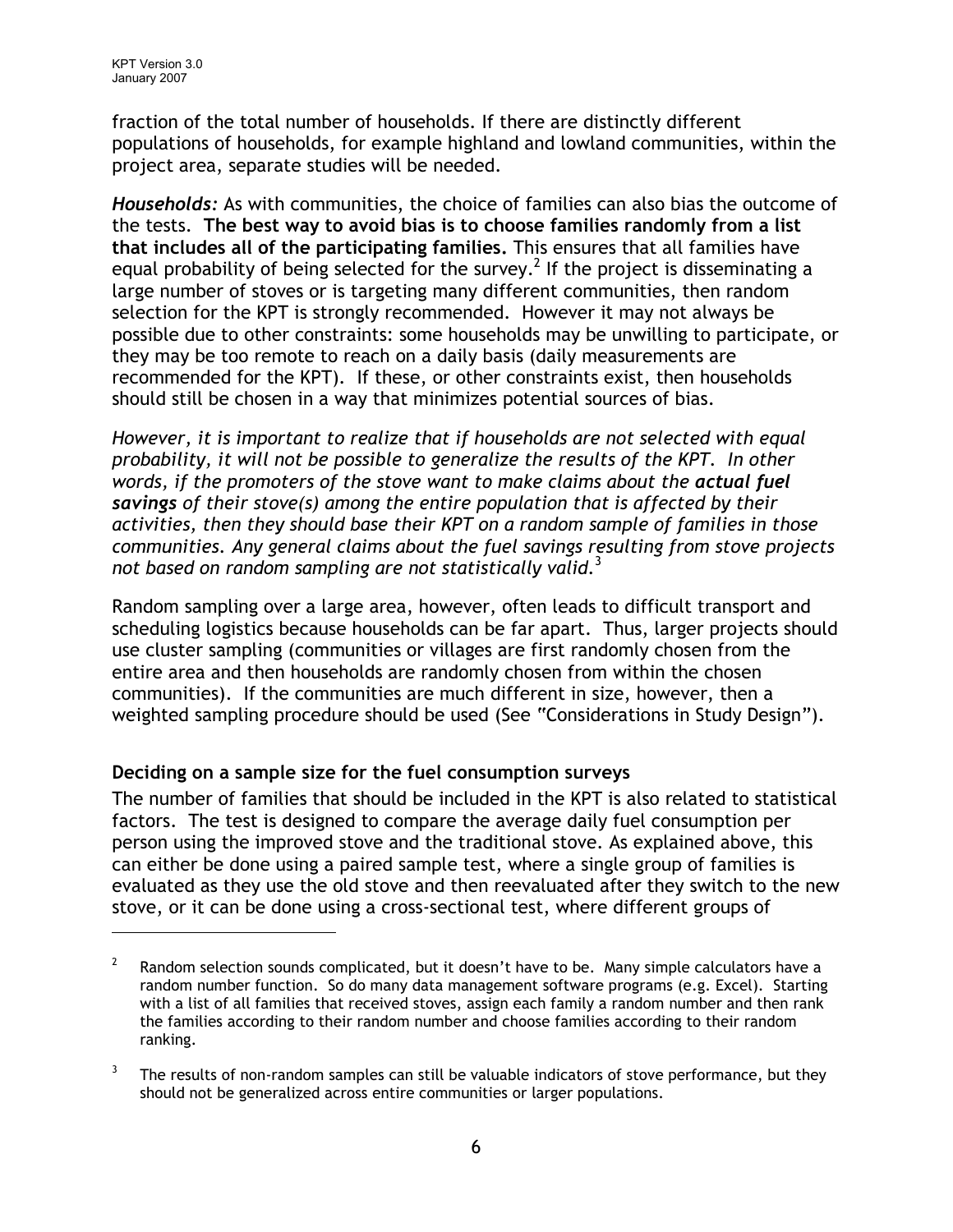households are evaluated – one group using the old stove and one group using the new group.

In the first case, average fuel consumption per capita in each family before and after switching stoves is compared. In the second case, the average per capita fuel consumption of the group of families using the improved stove to the average per capita fuel consumption of the group of families using the traditional stove is compared.

When trying to identify improvements in average fuel consumption in either the paired-sample or the cross-sectional tests, there are several important factors that affect the validity of the comparison. These are:

- $\Rightarrow$  The variability of the data.<sup>4</sup>
- $\Rightarrow$  The difference in the two averages.
- $\Rightarrow$  The number of tests that are conducted for each type of stove.

The variability in data is particularly important in the KPT. The tests are done in real households and are many things that the testers can't control. This adds to the variability in the test results so that the results of the KPT are likely to have much more scatter than the WBT where testers can control most variables. Data from 13 South Indian households collected by Geller and Dutt (FAO, 1983) shows a coefficient of variation (CV) in per capita fuel consumption of over 40%, where the CV in the WBT is typically about 10%.<sup>5</sup> Similar results have been found recently in tests in Guatemala (Kuwabara, 2003).

In addition to the variability or scatter of the data, the detectable difference in average fuel consumption is another important consideration. This is the minimum difference that the stove testers want to be able to detect with their KPT. Many improved stove programs claim reductions in fuel consumption of 50% or more, but a test that is designed to show 50% fuel savings may not be able to demonstrate a 40% reduction in fuel consumption with the same statistical rigor. In addition, it's much harder to prove a reduction in fuel consumption of only 20%, even though it may

variance = (standard deviation OR 
$$
\sigma
$$
)<sup>2</sup> =  $\frac{n\sum x^2 - (\sum x)^2}{n(n-1)}$ 

<sup>4</sup> The correct statistical term is variance. For a given set of data, variance is the square of the standard deviation (σ) and indicates the degree of scatter around the mean or average value.

<sup>5</sup> Variation in data is typically measured the coefficient of variation (CV), which is the ratio of the standard deviation to the mean (see the discussion of Data Analysis in the section on the WBT). The Data reported in reports on stove-testing shows that WBT and CCT tests usually have a CV between 5 and 10%. However, data collected from the KPT can have a CV of 40% or more (Baldwin, 1986; FAO, 1983).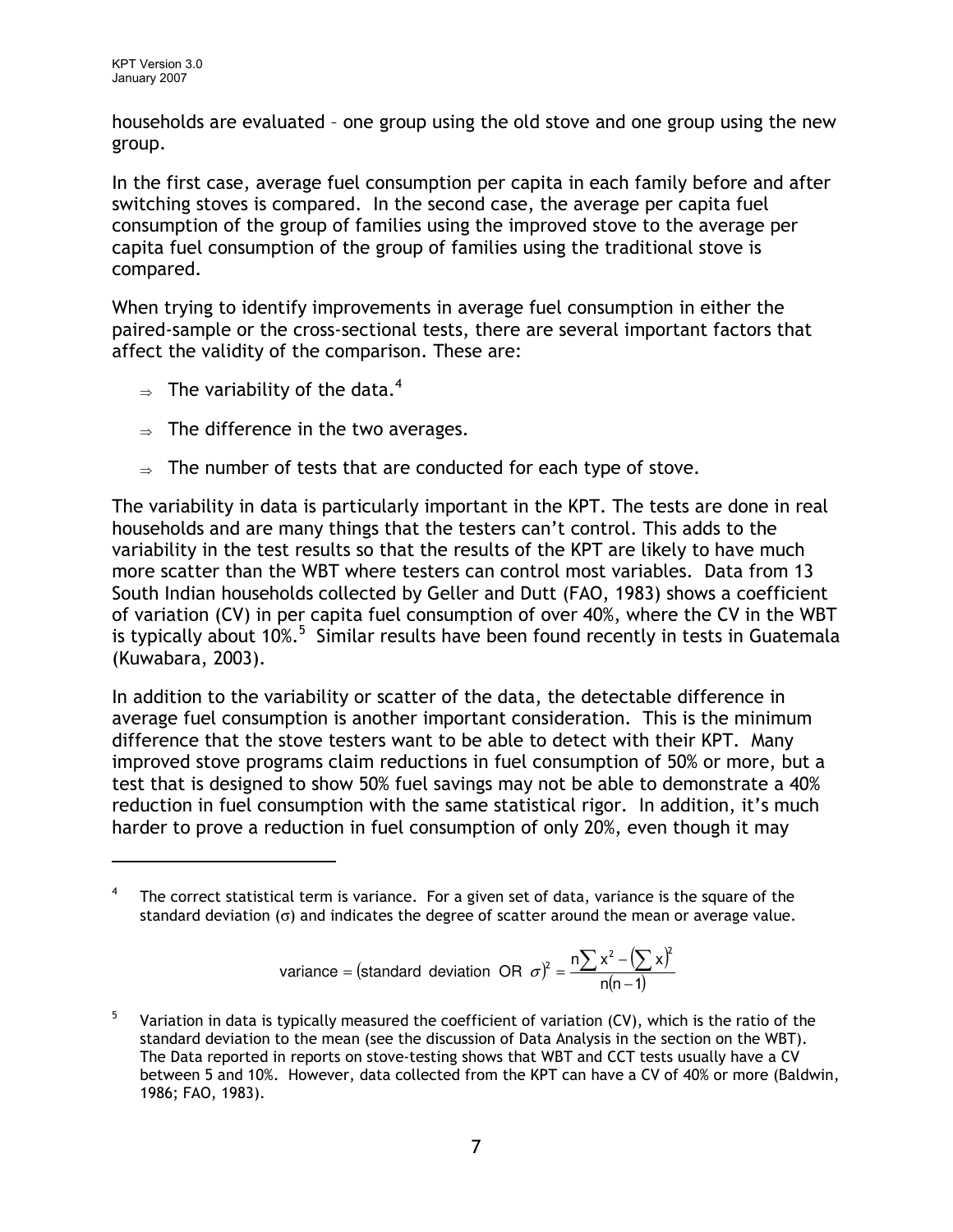result in significant fuel savings over the lifetime of the stove. We recommend that KPTs be designed to show a 30% fuel savings.

The tables in Appendix 3 show the recommended number of tests to demonstrate a range of detectable differences in average fuel consumption per person at a 95% level of confidence for both paired-sample and cross-sectional testing methods.

If possible, stove-testers should base sample size on data from their own area. However, if no data are available we recommend they assume the CV will be roughly 40%, based on past experiences with household fuel consumption studies. In addition, we recommend that the testers choose 30% as a reasonable fuel reduction to try to detect, although they may want to choose larger or smaller values.

Appendix 3 shows that a paired-sample test detecting a 30% reduction in fuel use will require testing at least 14 households first using the old stove and then the new stove. A cross-sectional test will require testing 56 households (28 in each group). In practice, of course, it is a good idea to leave a margin for error, dropouts, or failed tests, so we recommend choosing 20 for paired sample and 70 for crosssectional tests respectively.

As discussed above, if stove projects are attempting to reach a wide range of households spread over a large geographical area, we advise that they cluster their groups of families. In this case, each cluster should be treated as a different sampling group and 20 households for paired-sample testing or 70 households for crosssectional testing.<sup>6</sup> The box below gives a specific example of each testing method.

If no local data are available at the start, one possible approach would be to begin the study and then, after completing tests in about 10 households, calculate the CV. Then, assume that the CV for the entire sample is modeled by the CV of the initial sub-sample base the remaining sample size on this locally determined CV.

<sup>6</sup> If different clusters are grouped together for analysis, multiple factors influencing per capita fuel consumption will be combined. It is possible to use more advanced statistical techniques to determine how factors other than the type of stove used by the household contribute to variability in fuel consumption. These techniques are beyond the scope of this paper, but see any elementary statistical text for an explanation.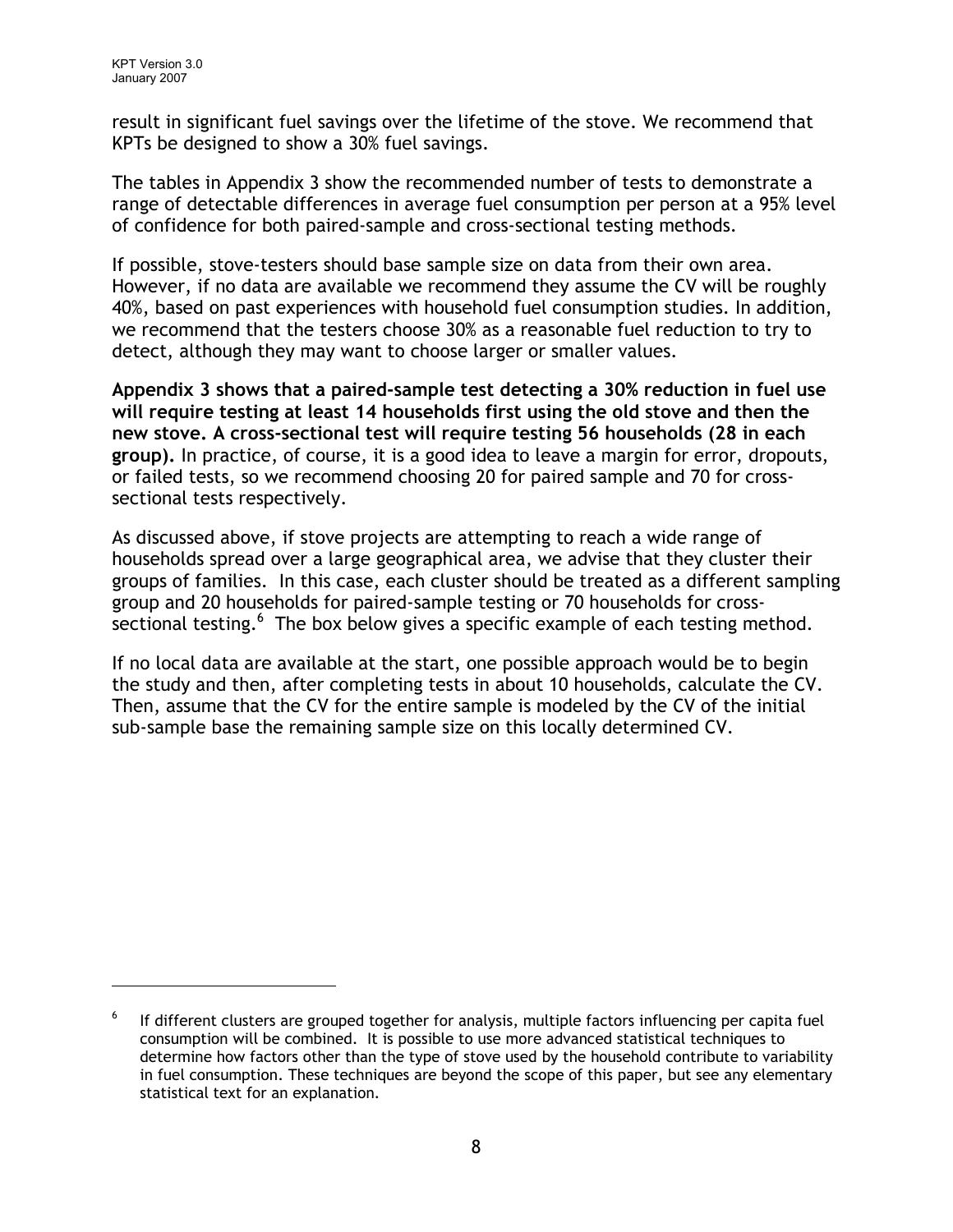#### Box 1: Hypothetical examples of cross-sectional and paired-sample sampling for the KPT

Case 1 – a cross-sectional study: An NGO in Guatemala wants to help a small stove producer to get donor support to promote stoves in Community A. However, the donor requires evidence that the stove reduces fuel consumption before they will release funding. 80 households in nearby Community B were given the same model of improved stove with the support of a different donor. These households have been using the stove for over a year and report anecdotally that the new stove helped them to cut their fuel consumption in half. The NGO decides to compare a sample of improved-stove households in Community B with households using traditional stoves in Community A. The NGO decides that they'd like to be able to report fuel reductions of 30% with 95% confidence, so they choose to test 28 households in each community (see Appendix 3). The communities are close to one another and the NGO has sufficient personnel, so they decide to conduct the surveys at the same time. They spend several weeks making the necessary arrangements and conducting preliminary qualitative surveys about household demographics and kitchen practices on larger samples of households in each community. They then select 28 households at random from each community, obtain permission to proceed with their fuel consumption tests, and conduct daily visits to the participating households for eight days measuring the previous days' fuel consumption, in order to obtain one week of measurements.

Case 2 – a paired-sample study: A Kenyan NGO has designed an improved stove with a chimney that they wish to promote. The NGO has already completed their initial tests, which show that their stove requires 40% less wood to boil 5 liters of water in laboratory conditions. However, they realize that this may not occur in real field conditions. Moreover, they would like their results to be statistically significant for fuel savings as low as 20%, but they lack some resources and realize that they will not be able to test enough households to obtain results that are valid with 95% confidence (31 households according to Appendix 3). As a compromise, they choose to survey 18 households before and after they switch to the improved stove, knowing that these households will be more than sufficient to detect 30% reductions in fuel consumption with 95% confidence if the CV is 40% and will detect 20% reductions at the 95% confidence level if the CV is somewhat lower (30%).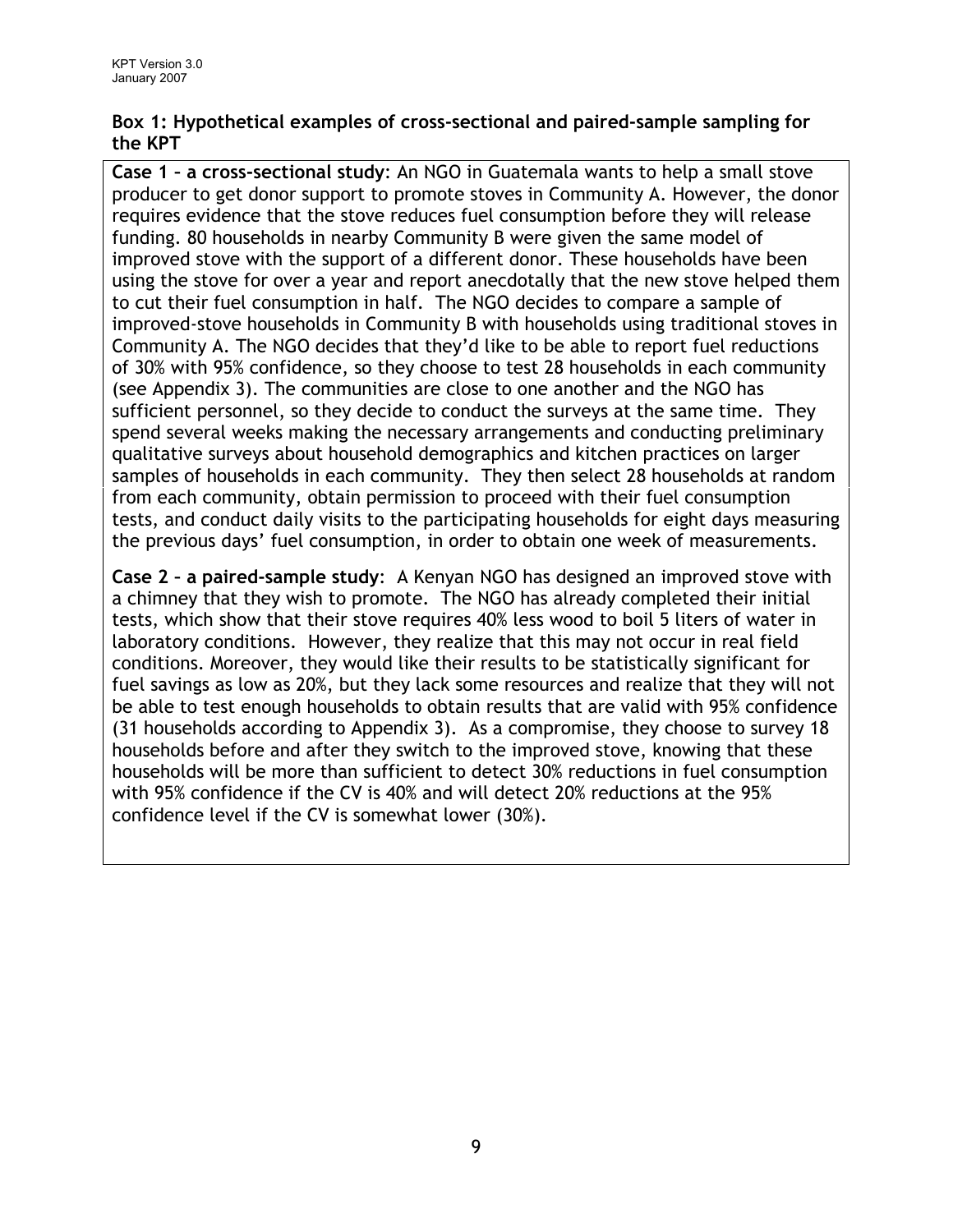### Accounting for multiple stoves and fuels during the KPT

The KPT was originally designed to measure fuel consumption in households that use a single woodburning stove for all of their cooking needs. While this still occurs in some areas, it is becoming more common for households to use more than one combination of stoves and fuels (Masera et al., 2005).<sup>7</sup> It is possible that a new stove will affect consumption of all fuels. Thus, the KPT has been redesigned to accommodate a range of possible stove-fuel combinations that may be used in real conditions in addition to the improved stove. $8^8$ 

Through the KPT, stove testers will measure daily fuel consumption in order to calculate the average per capita quantity of each fuel consumed in the household as well as the total quantity of energy consumed. In order to compare total fuel consumption in either the cross-sectional or the paired sample test design, stove testers must weigh the quantity of fuel that is consumed each day and convert this quantity into an energy equivalent quantity by multiplying the mass of each fuel consumed by the calorific value of that fuel. See Appendix 4 for a discussion of the calorific value of various types of fuel.

Example: As an example, we'll use a hypothetical project in an Indian community where it is common for dung to be used in combination with wood. To conduct a paired-sample KPT, 20 households are selected and the mass of both wood and dung consumed in each household is measured each day for 3 days (the minimum recommended test period) while households use the traditional stove. Measurements are repeated 1-2 months later after the same households have switched to the improved model. Results of one households KPT are reported in Table 1 below.

The entire KPT will yield 20 similar data sets. These data sets are used to calculate the average daily per capita fuel consumption with and without the improved stove. In addition, the variability in each data set will be used to determine whether the observed differences are significant or not. Data for all 20 households is shown in Table 2, with an accompanying statistical analysis.

<sup>7</sup> This can range from a household that uses a single solid fuel stove to burn crop residues and/or dung in addition to wood as is common in India, to a household that owns a woodstove and an LPG burner as is common in rural Mexico, or a family that uses a 3-stone wood fire and a kerosene wick stove as is common in Kenya.

<sup>8</sup> Stove testers might wish to test their stove in real household conditions, but without the use of other stoves and fuels. In some areas, this might be the "natural" situation. However, in other areas, where people are accustomed to using more than one stove-fuel combination, this might be an artificial situation. Nevertheless valuable information could result from a systematic comparison of the traditional stove and the improved stove in a real household setting. Such a test, with imposed conditions on households, would be considered a "Controlled" KPT (C-KPT), and is a hybrid between the CCT and the KPT described here. The C-KPT could be conducted following this protocol - simply restrict families to using one stove and fuel and fill the data and calculation sheets accordingly. Contact the author for more information about this variation of the KPT.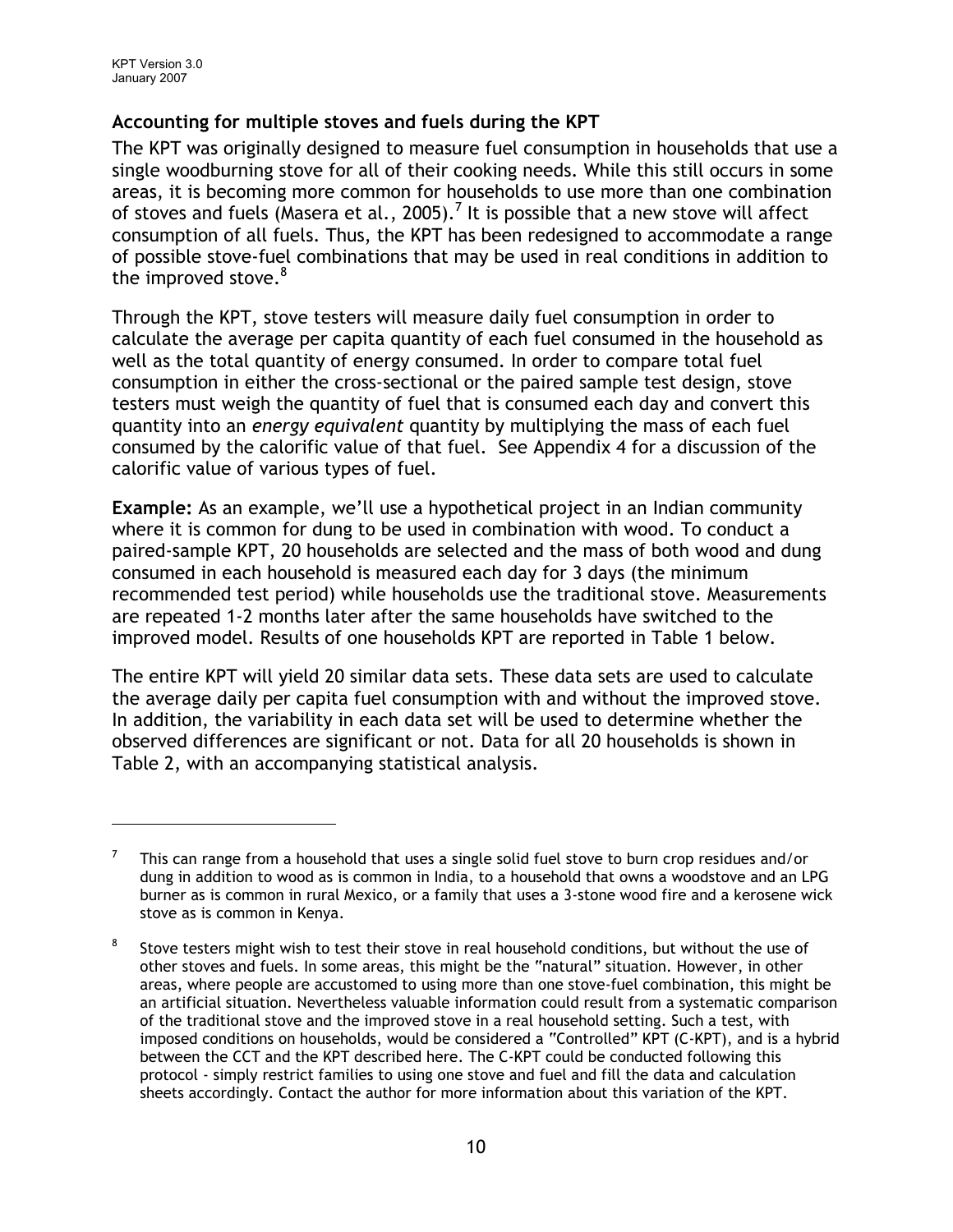The analysis in Table 2 shows that average per capita consumption of wood and dung have both decreased after the households switched to the improved stove. Of course, average per capita energy consumption has also decreased. However, the statistical analysis shows that, while the observed decreases in wood and overall energy consumption are statistically significant, the decrease in dung consumption is not.<sup>9</sup>

This analysis can be generalized to most household fuels that are likely to be encountered in communities targeted for improved stove projects. Stove testers simply need to account for the quantity of fuel consumed each day and the calorific value of the fuel. This will be explained in more detail in the KPT procedure below.

<sup>9</sup> In this example, the t-test comparing average dung consumption before and after adoption of the improved stove is 0.07, which is greater than 0.05 - the conventional level at which results are considered "significant". This means that there is greater than a 5% (or 1-in-20) chance that more dung is actually consumed by households using the improved stove, and that the observed difference is simply the result of random chance.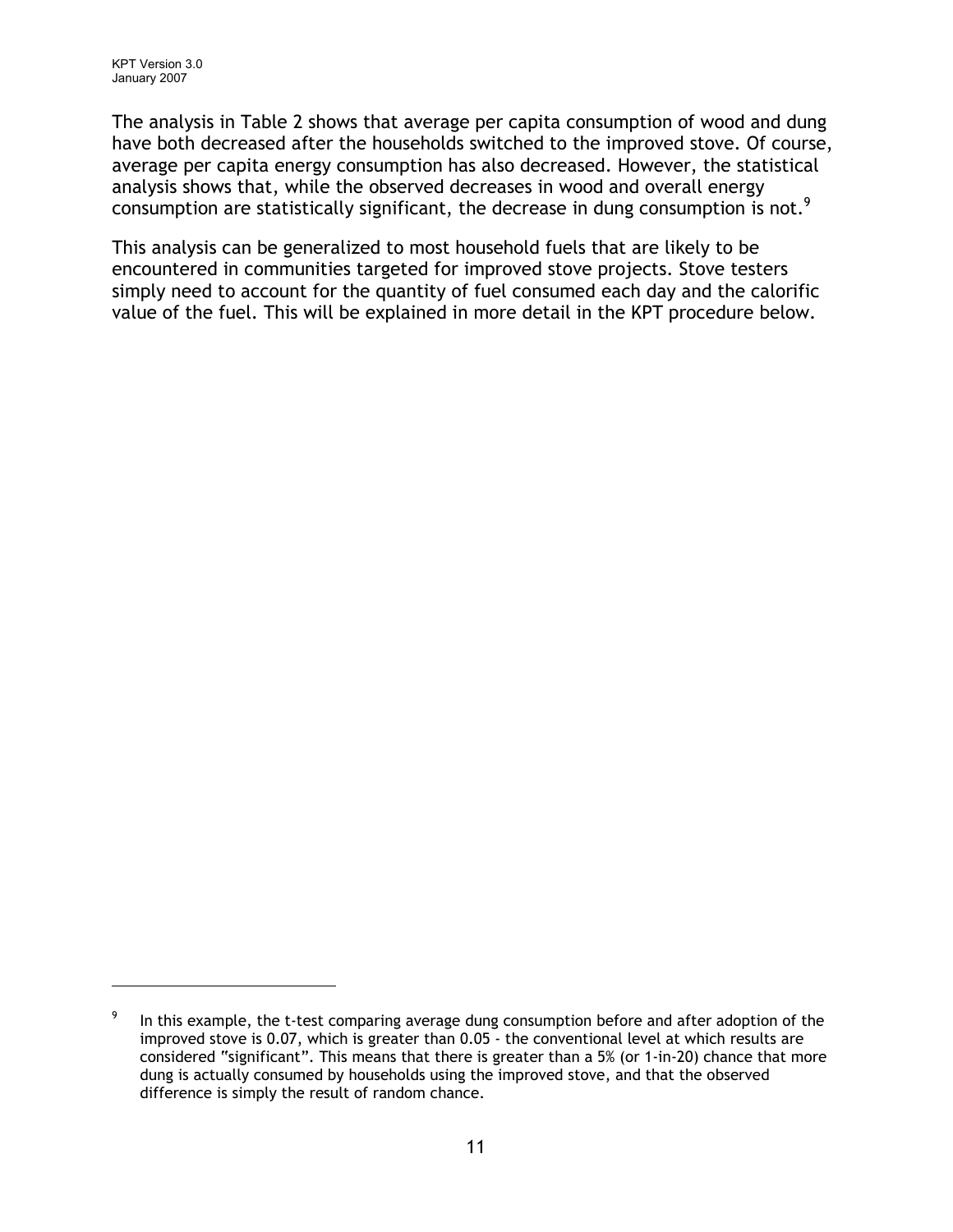#### Table 1: Example data from a 3-day KPT in one Indian household using fuelwood and dung **BEFORE Intervention**

| Daily Results             |        | Wood consumption |                   |                   | Dung consumption  |                   |                   |                   | Energy      |                 |            |
|---------------------------|--------|------------------|-------------------|-------------------|-------------------|-------------------|-------------------|-------------------|-------------|-----------------|------------|
|                           | No. of | Wet wood         | Wet wood          | Dry wood          | Dry wood          | Wet dung          | Wet dung          | Dry dung          | Dry dung    | Total           | Per capita |
|                           | adult  | used in the      | used per          | used in the       | used per          | used in the       | used per          | used in the       | used per    | energy          | energy     |
|                           | equiv  | past 24 hrs      | capita in         | past 24 hrs       | capita in         | past 24 hrs       | capita in         | past 24 hrs       | capita in   |                 |            |
|                           |        |                  | past 24 hrs       |                   | past 24 hrs       |                   | past 24 hrs       |                   | past 24 hrs |                 |            |
| Day 1                     | 6.0    | 5.8 kg           | 1.0 <sub>k</sub>  | 4.5 kg            | $0.7$ kg          | 1.5 <sub>kq</sub> | 0.3 <sub>kq</sub> | 1.4 ka            | 0.2 ka      | 106.2 MJ        | 17.7 MJ    |
| Day 2                     | 5.0    | 5.2 kg           | 1.0 <sub>kq</sub> | 4.0 kg            | $0.8$ kg          | 1.2 <sub>kq</sub> | $0.2$ kg          | 1.1 <sub>kq</sub> | $0.2$ kg    | 93.2 MJ         | 18.6 MJ    |
| Day3                      | 4.5    | 6.0 kg           | 1.3 kg            | 4.6 kg            | $1.0$ kg          | 2.2 kg            | 0.5 <sub>kq</sub> | $2.1$ kg          | 0.5 kg      | 119.1 MJ        | 26.5 MJ    |
|                           |        |                  |                   |                   |                   |                   |                   |                   |             |                 |            |
| Overall Results:          |        | Wet wood         | Wet               |                   | Dry wood Dry wood | Wet dung Wet dung |                   | Dry dung          | Dry dung    | Total           | Energy     |
| Avg Daily Fuel            |        | 5.7 kg           | $1.1$ kg          | 4.4 kg            | $0.9$ kg          | 1.6 kg            | 0.3 <sub>kq</sub> | 1.6 <sub>kq</sub> |             | 0.3 kg 106.2 MJ | 20.9 MJ    |
| <b>Standard deviation</b> |        | $0.4$ kg         | $0.2$ kg          | 0.3 <sub>kq</sub> | $0.1$ kg          | 0.5 <sub>kq</sub> | $0.1$ kg          | 0.5 <sub>kq</sub> | $0.1$ kg    | 13.0 MJ         | 4.8 MJ     |
| ICV (SD/Ava)              |        | 7%               | 17%               | 7%                | 17%               | 31%               | 43%               | 31%               | 43%         | 12%             | 23%        |

|                  | <b>AFTER Intervention</b> |                  |                   |                  |             |                   |                   |                  |                   |         |            |
|------------------|---------------------------|------------------|-------------------|------------------|-------------|-------------------|-------------------|------------------|-------------------|---------|------------|
| Daily Results:   |                           |                  |                   | Wood consumption |             |                   |                   | Dung consumption |                   | Energy  |            |
|                  | No. of                    | Wet wood         | Wet wood          | Dry wood         | Dry wood    | Wet dung          | Wet dung          | Dry dung         | Dry dung          | Total   | Per capita |
|                  | adult                     | used in the      | used per          | used in the      | used per    | used in the       | used per          | used in the      | used per          | energy  | energy     |
|                  | equiv                     | past 24 hrs      | capita in         | past 24 hrs      | capita in   | past 24 hrs       | capita in         | past 24 hrs      | capita in         |         |            |
|                  |                           |                  | past 24 hrs       |                  | past 24 hrs |                   | past 24 hrs       |                  | past 24 hrs       |         |            |
| Day 1            | 6.0                       | 4.8 kg           | 0.8 <sub>kq</sub> | 3.7 kg           | $0.6$ kg    | $1.5 \text{ kg}$  | 0.3 <sub>kq</sub> | 1.4 kg           | $0.2$ kg          | 91.6 MJ | 15.3 MJ    |
| Day 2            | 5.0                       | 4.5 kg           | 0.9 <sub>kq</sub> | 3.5 kg           | $0.7$ kg    | $1.1$ kg          | 0.2 <sub>kq</sub> | 1.0 ka           | $0.2$ kg          | 81.5 MJ | 16.3 MJ    |
| Day 3            | 5.0                       | $4.5 \text{ kg}$ | 0.9 <sub>kq</sub> | 3.5 kg           | $0.7$ kg    | $1.5 \text{ kg}$  | 0.3 <sub>kq</sub> | 1.4 kg           | 0.3 <sub>kq</sub> | 87.2 MJ | 17.4 MJ    |
|                  |                           |                  |                   |                  |             |                   |                   |                  |                   |         |            |
| Overall Results: |                           | Wet wood         | Wet               | Dry wood         | Dry wood    | Wet dung          | Wet dung          | Dry dung         | Dry dung          | Total   | Energy     |
|                  |                           |                  | wood per          |                  | per capita  |                   | per capita        |                  | per capita        | Energy  | per capita |
|                  |                           |                  | capita            |                  |             |                   |                   |                  |                   |         |            |
| Avg Daily Fuel   |                           | 4.6 kg           | $0.9$ kg          | $3.5 \text{ kg}$ | $0.7$ kg    | $1.4$ kg          | $0.3$ kg          | $1.3 \text{ kg}$ | $0.2$ kg          | 86.8 MJ | 16.3 MJ    |
|                  | Standard deviation        | $0.2$ kg         | $0.1$ kg          | $0.1$ kg         | $0.0$ kg    | 0.2 <sub>kq</sub> | 0.0 <sub>kq</sub> | $0.2$ kg         | $0.0$ kg          | 5.1 MJ  | $1.1$ MJ   |
| CV (SD/Avg)      |                           | 4%               | 7%                | 4%               | 7%          | 17%               | 16%               | 17%              | 16%               | 6%      | 7%         |

|                               | <b>Absolute</b>     | Percent |
|-------------------------------|---------------------|---------|
| <b>Comparison of results:</b> | differenc differenc |         |
| Per cap w ood consumption     | $-0.19$ kg          | $-22\%$ |
| Per cap dung consumption      | $-0.07$ kg          | $-21%$  |
| Per cap energy consumption    | -4.6 MJ             | $-22%$  |

This analysis assumes that w ood has a moisture content of 20% (w et basis) and a calorific value of 19 MJ/kg. Dung has a moisture content of 5% (w et basis) and a calorific value of 15 MJ/kg.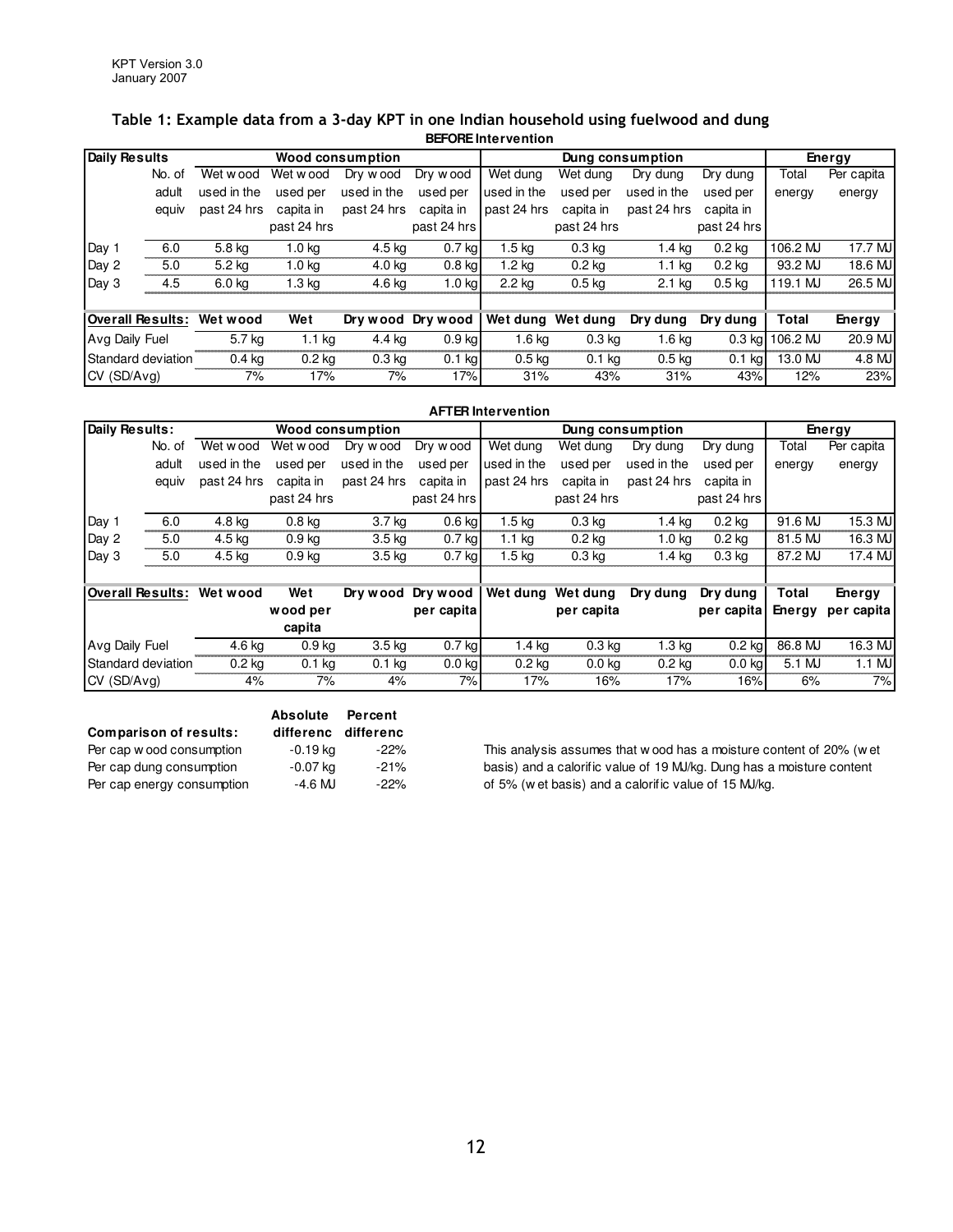|                  | <b>Before Intervention</b>   |              | <b>After Intervention</b> |                       |              |             |
|------------------|------------------------------|--------------|---------------------------|-----------------------|--------------|-------------|
| HH No.           | Per cap wood                 | Per cap dung | Per cap                   | Per cap wood          | Per cap dung | Per cap     |
|                  | consumption                  | consumption  | energy                    | consumption           | consumption  | energy      |
|                  |                              |              | consumption               |                       |              | consumption |
| 1                | $0.89$ kg                    | $0.31$ kg    | 21.6 MJ                   | $0.69$ kg             | $0.24$ kg    | 16.8 MJ     |
| $\frac{2}{ }$    | 1.02 kg                      | $0.40$ kg    | 25.4 MJ                   | $0.92$ kg             | $0.30$ kg    | 22.1 MJ     |
| $\mathbf{S}$     | $0.71$ kg                    | $0.41$ kg    | 19.6 MJ                   | 0.59 kg               | $0.38$ kg    | 17.0 MJ     |
| $\vert 4 \vert$  | $1.02$ kg                    | $0.33$ kg    | 24.4 MJ                   | $0.52$ kg             | $0.38$ kg    | 15.5 MJ     |
| $\mathbf{5}$     | $1.13$ kg                    | 0.36 kg      | 26.8 MJ                   | $0.58$ kg             | $0.40$ kg    | 16.9 MJ     |
| $6 \overline{6}$ | $1.18$ kg                    | $0.35$ kg    | 27.7 MJ                   | $0.88$ kg             | $0.31$ kg    | 21.4 MJ     |
| $\overline{7}$   | 1.24 kg                      | $0.45$ kg    | 30.3 MJ                   | 0.78 kg               | $0.24$ kg    | 18.4 MJ     |
| $\bf{8}$         | 0.87 kg                      | $0.25$ kg    | 20.3 MJ                   | $0.77$ kg             | $0.47$ kg    | 21.7 MJ     |
| $\mathsf{g}$     | $0.94$ kg                    | $0.45$ kg    | 24.6 MJ                   | $0.60$ kg             | $0.20$ kg    | 14.4 MJ     |
| 10               | $0.82$ kg                    | $0.27$ kg    | 19.7 MJ                   | $0.69$ kg             | $0.39$ kg    | 18.9 MJ     |
| 11               | 1.18 kg                      | $0.40$ kg    | 28.6 MJ                   | 0.73 kg               | $0.34$ kg    | 18.9 MJ     |
| 12               | 0.75 kg                      | $0.47$ kg    | 21.3 MJ                   | $0.54$ kg             | $0.43$ kg    | 16.8 MJ     |
| 13               | $0.79$ kg                    | $0.52$ kg    | 22.7 MJ                   | $0.99$ kg             | $0.46$ kg    | 25.6 MJ     |
| 14               | $0.94$ kg                    | 0.39 kg      | 23.7 MJ                   | 0.97 kg               | $0.34$ kg    | 23.6 MJ     |
| 15               | 0.94 kg                      | 0.38 kg      | 23.6 MJ                   | 0.78 kg               | $0.23$ kg    | 18.4 MJ     |
| 16               | 1.32 kg                      | $0.49$ kg    | 32.4 MJ                   | $0.89$ kg             | $0.27$ kg    | 20.9 MJ     |
| 17               | $0.81$ kg                    | 0.39 kg      | 21.2 MJ                   | $0.90$ kg             | $0.28$ kg    | 21.3 MJ     |
| 18               | $1.08$ kg                    | $0.51$ kg    | 28.1 MJ                   | 0.77 kg               | $0.42$ kg    | 20.9 MJ     |
| 19               | $1.17$ kg                    | $0.32$ kg    | 27.1 MJ                   | $0.64$ kg             | $0.28$ kg    | 16.3 MJ     |
| 20               | 1.22 kg                      | 0.29 kg      | 27.5 MJ                   | $0.85$ kg             | $0.41$ kg    | 22.3 MJ     |
| Average          | 1.00 kg                      | $0.39$ kg    | 24.8 MJ                   | $0.75$ kg             | $0.34$ kg    | 19.4 MJ     |
| St dev           | $0.18$ kg                    | $0.08$ kg    | 3.7 MJ                    | $0.15$ kg             | $0.08$ kg    | 3.0 MJ      |
| CV               | 18%                          | 20%          | 15%                       | 19%                   | 24%          | 15%         |
|                  |                              | Per cap wood | Per cap dung              | Per cap               |              |             |
|                  |                              | consumption  | consumption               | energy<br>consumption |              |             |
|                  | Difference (impv'd - trad'l) | $-0.25$ kg   | $-0.05$ kg                | $-5.4$ MJ             |              |             |

Table 2: Example of hypothetical data set from 20 Indian households using fuelwood and dung

## Supplying Fuel for the KPT

**% diff** -25% -12% -22% **t-test** < 0.01 0.07 < 0.01

Wood availability is a very important factor in determining how much fuel a family consumes. There is a danger that if the stove testers provide fuel to the family, the family will adopt consumption patterns that they do not follow under normal circumstances. However, if fuel is not provided, and the family gathers it every one or two days, it becomes quite difficult to keep track of overall consumption. The impact of providing fuel to the family may be larger in areas that suffer badly from wood scarcity. As stove-testers organize the KPT, they may want to take a different approach depending on the extent of wood scarcity in the target community. If they choose to provide fuel to the family, they should be aware that the outcome of the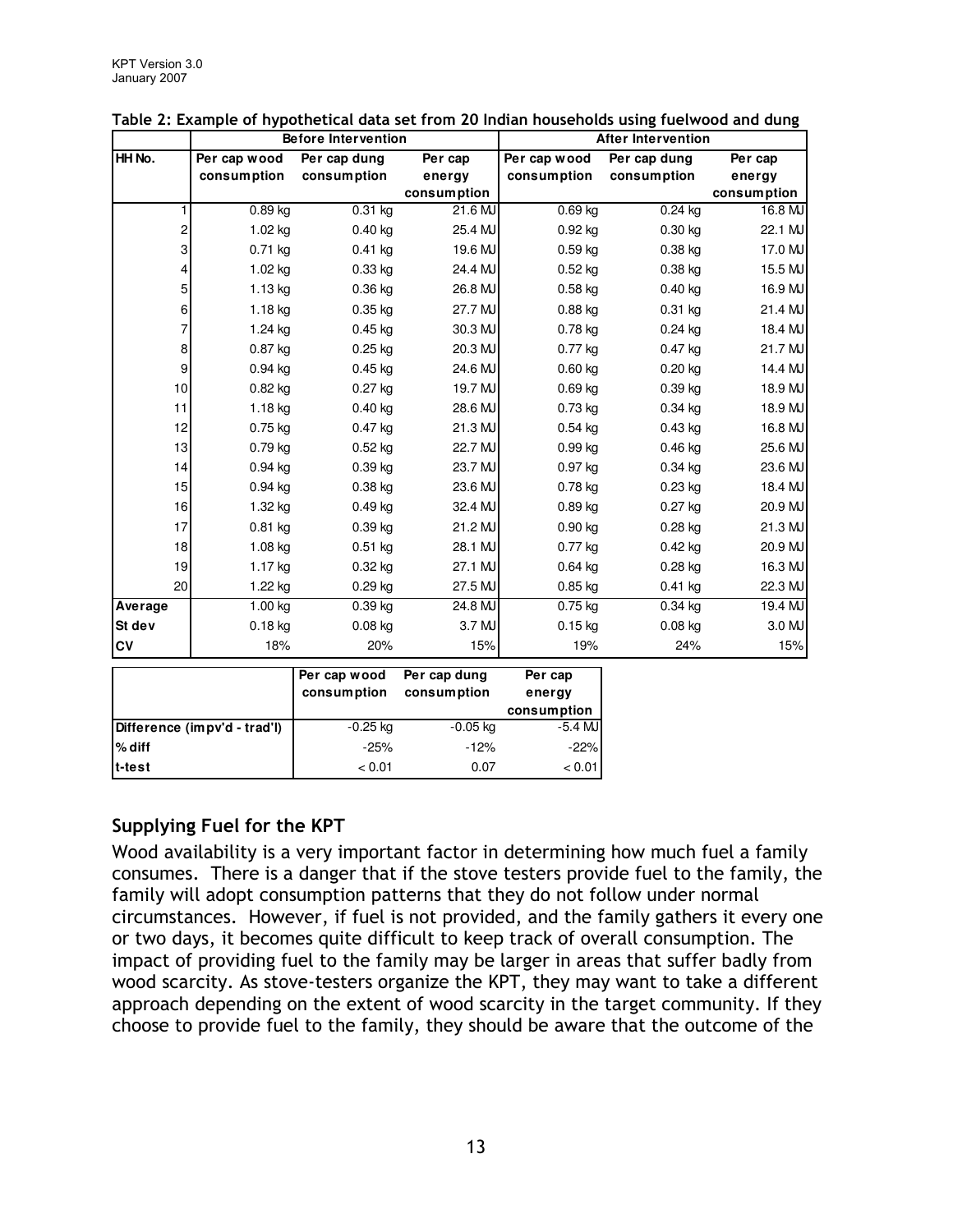test might be affected.<sup>10</sup> For example, the family may simply use all the wood that is provided, even if it is much more than they normally consume. Alternatively, if the family is told that they can keep whatever fuel is not used at the end of the week of measurement, they may be more conservative than they are normally in order to save the "gift".

If the stove testers decide not to provide wood, they must make arrangements with each participating family to keep accurate accounting of fuel coming into the household each day. They have to ensure that fuel is not used without first being weighed. This can be difficult, especially in places where young children are involved in fuel collection, which is common in many parts of the world.

The decision about whether or not to provide fuel is left to the stove testers. If testers feel that providing fuel to families will be too disruptive or has the potential to bias the results of the test, then they should not do it. On the other hand, if keeping account of daily fuel collected and consumed is too difficult, then they should provide each family with a measured amount of fuel.

If fuel is provided, ensure that an adequate supply is obtained, cut and dried well ahead of time. Separate it into reasonably sized bundles (similar to quantities of fuel as it is traded or carried locally – for example, a head-load). If possible, label each bundle ahead of time with its weight to facilitate weighing in the field (this will make daily measurements much easier). Provide the family with several days supply at the start of the testing period and resupply them as needed.

If the family is providing their own fuel for the test, explain that the person measuring fuel each day will need to account for daily additions and subtractions from the family's stock of fuel. Have them keep measured fuel separate from newly collected fuel and consider lending or giving them two large containers that they can use in order to sort measured and unmeasured fuel. In addition, if distinctly different types of wood are used (e.g. softwoods and hardwoods), ask them to separate to keep new stocks of wood separate from one another.

In either case, fuel should be kept dry. If the family does not normally store fuel indoors and there is a chance that rain may occur during the measurement period, request that the family moves the fuel inside or covers it to prevent it from getting wet.

<sup>&</sup>lt;sup>10</sup> When adequate fuel is provided to participating families, the results of the KPT indicate the impact of the improved stove relative to the traditional stove in a situation of adequate fuelwood, which may not reflect actual conditions. However, if the same amount of fuel is provided for use in both the improved and traditional stoves, then the test will indicate the relative difference between the two stoves, which is an important outcome.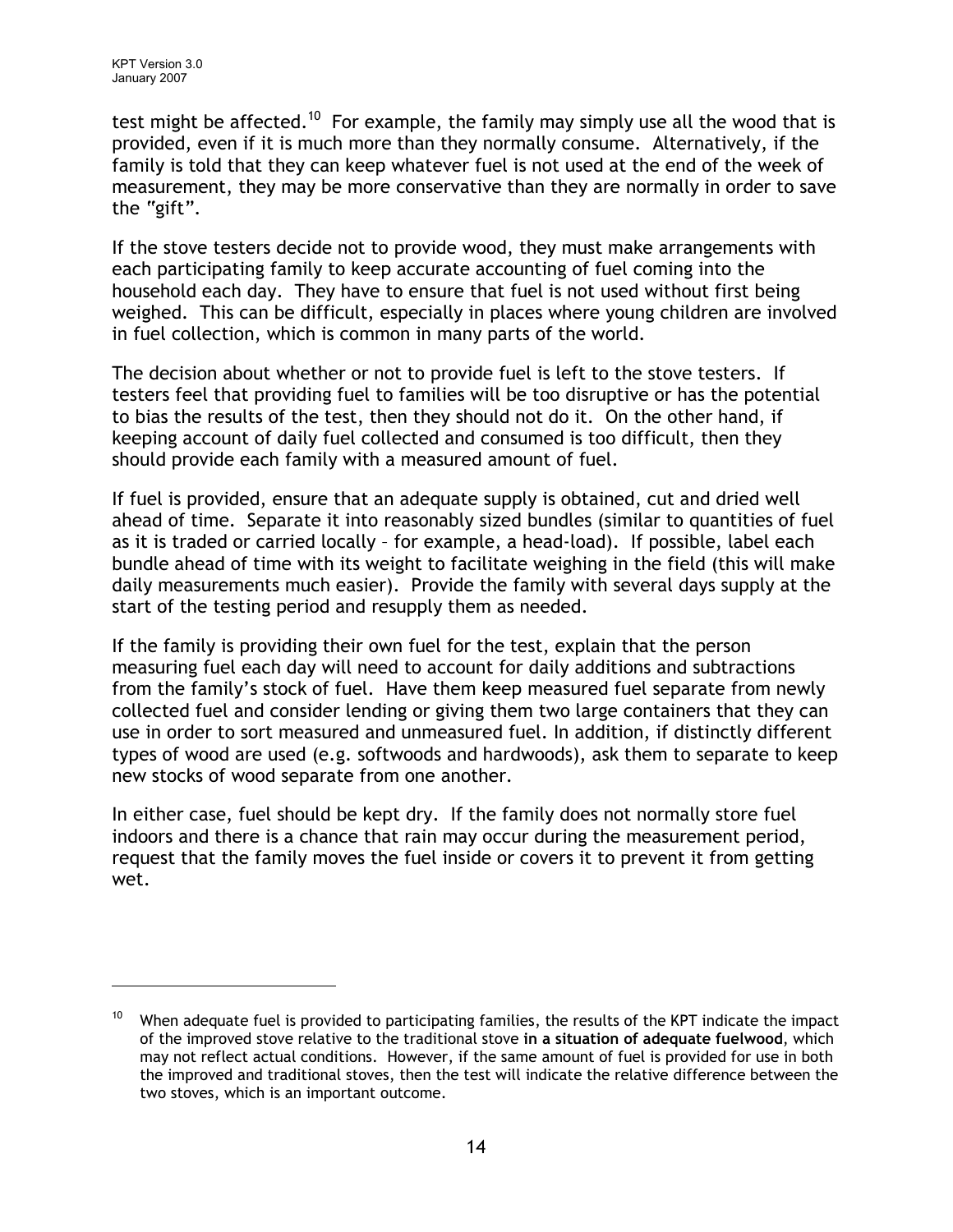### Compensation for participating in the KPT

It may be appropriate to consider compensating the family for participating in the KPT. This depends very much on local circumstances. The organization promoting the stove should decide on the most appropriate form of compensation.

Compensation may be in the form of cash or a non-cash gift. A gift can simply be fuel provided for the week of the test, though this may impact the results of the test, as discussed above. In addition, households who participate in the KPT can be offered a stove for a reduced price. Other in-kind gifts can include food, cookware (pots and pans), a shelter or container to store wood, or even tree seedlings to augment future supplies of fuel, fruit and/or timber.

#### Equipment for the quantitative fuel consumption KPT

| Balance for weighing wood<br>and other solid fuels | A large capacity spring scale will be most appropriate<br>with $0.1 - 0.5$ kg accuracy                                                                                                                                                                                                                                                                                               |
|----------------------------------------------------|--------------------------------------------------------------------------------------------------------------------------------------------------------------------------------------------------------------------------------------------------------------------------------------------------------------------------------------------------------------------------------------|
| Fuel                                               | As was discussed above, testers may want to provide<br>fuel to the households participating in the<br>quantitative part of the KPT. This should be<br>considered carefully because it can bias the test is<br>either a positive or negative direction.                                                                                                                               |
| Moisture meter                                     | To be used to measure the moisture content of the<br>fuel used in each household, which is required to<br>normalize per capita daily fuel consumption. The<br>recommended model of moisture meter is not<br>appropriate for non-woody solid fuels. Other methods<br>should be used for non-woody fuels and may also be<br>used for wood (see the discussion in the WBT<br>protocol). |

#### Table 3: Equipment for the KPT<sup>11</sup>

If liquid or gaseous fuels or are used, additional equipment will be required.<sup>12</sup>

<sup>&</sup>lt;sup>11</sup> Pots and other cooking utensils should be supplied by each household and need not be standardized.

<sup>&</sup>lt;sup>12</sup> The KPT can also be modified to accommodate households cooking with electricity. As more areas gain access, there may be households that use electricity in addition to other fuels for their cooking needs. If this is the case, stove testers may measure how electricity consumption changes when a new stove is introduced. Since this situation is not yet common, a full description of the necessary equipment is not included here, but if readers would like more information, they should contact the author.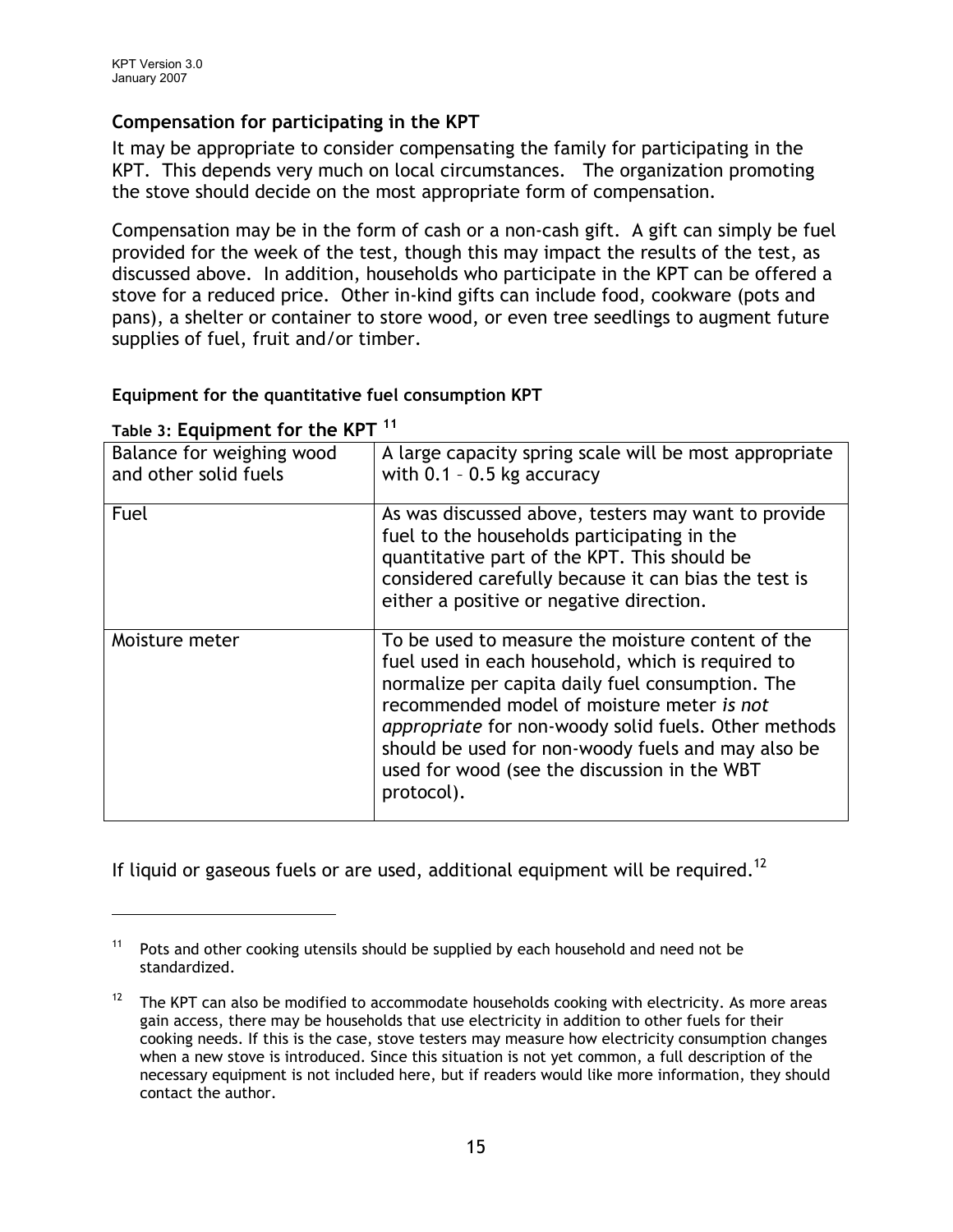Liquid fuels (e.g. kerosene or ethanol): consumption may be measured wither by mass or volume. If mass is to be measured, the same scale that is used for wood may not be appropriate because daily consumption is probably too low to register with only 0.1 – 0.5 kg resolution. An electronic balance such as the one recommended for the WBT is more appropriate. For measuring volume, a graduated container with 2-5 liter capacity would be appropriate.<sup>13</sup> Using this container will also help household members to keep the kerosene used for cooking separate from fuel used for other purposes like lighting as kerosene is a common lighting fuel in many parts of the world and families do not usually separate fuel for the two applications.

Gaseous fuel (e.g. LPG): If LPG is used, the fuel mass must be measured. This is difficult because the tank holding the gas is much heavier than the amount consumed on a daily basis, particularly in areas where large (35 kg) tanks are common. Without using a high capacity high accuracy scale, which can be very expensive, it may be difficult to resolve daily consumption. If such a scale is not available, then the only option is to may be to measure LPG consumption at the start and finish of the test and calculate a daily average that way. For this measurement, the same scale that is used for wood will probably be sufficient.

# Procedure for fuel consumption measurements

As was discussed above, the KPT has two main goals: 1) the quantitative measurement of daily cooking fuel consumption and 2) qualitative assessment of field performance and acceptability of the stove to the households using it. The qualitative surveys do not take a long time, and should be conducted separate from the quantitative part of the KPT. Importantly, the qualitative survey includes a question about whether the household will be willing to participate in a detailed study of fuel consumption. If the family answers "no" to that question, they should not be included when drawing a random sample of households for the quantitative part of the KPT.

The procedure that follows is for the fuel consumption measurement itself. It assumes that the first qualitative survey has already been conducted and a pool of potential families has been identified from that survey.

1. Determine if the KPT is to be performed as a cross-sectional or paired-sample study. Also determine the number of households that are to be tested and select the households (see Appendix 3 and the related discussion). If possible, select families at random based on the families who agreed to participate when responding to the initial survey. If random sampling is not possible, choose households as local circumstances allow.

 $13$  Such a container could be bought from a chemistry supplier. One could also be made using a clear plastic container, a small (e.g. 25 or 50 ml) graduated cylinder and an thin permanent marker. Simply fill the container by pouring water from the graduated cylinder and marking the level of water in the container after each pour. Depending on the cross section of the container, this should be sufficient to measure liquid fuel daily consumption.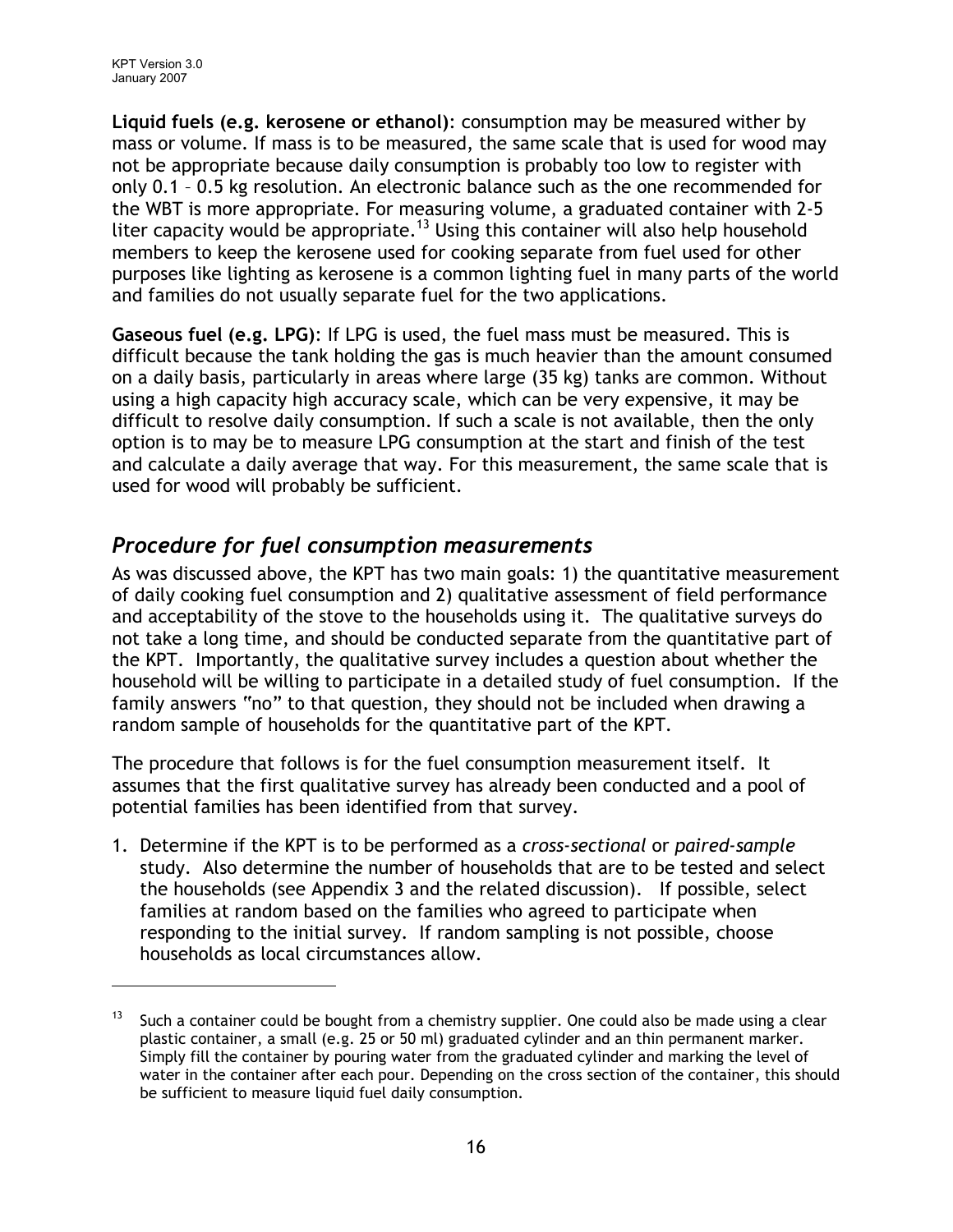- 2. Define the testing period of at least 3 consecutive days. Try to avoid weekends unless testing is to extend over an entire week. Also avoid holidays and be aware of local events like market days that may involve above average fuel consumption. Be aware that 3 days of testing involves 4 days in contact with the family – the first day is spent briefing families, as explained in the next step.
- 3. Explain to family members the purpose of the test, and arrange to measure their fuel consumption at a roughly the same time each day. Stress to household members that their cooking practices should remain as close to normal as possible for the duration of the test.<sup>14</sup> Record the weight and moisture content of the initial stock of solid fuels. If liquid and/or gaseous fuels are used, also record the initial stock of fuel and ask the family to keep newly acquired fuel separate from the fuel you have already measured.
- 4. Ask the family to define an inventory area to store the fuel during the test. If the family is going to collect or purchase solid fuel during the days of the test, ask them to keep newly collected or purchased solid fuel separate from fuel that has already been tested for moisture and weighed. If necessary, provide containers to help the family keep newly gathered fuel separate from fuel that is already measured.
- 5. Visit each household at roughly the same time each day, without being intrusive. With each daily visit, record the number of people that ate their meals in the household since your last visit. As this number can vary from one day to the next try to avoid using an average value. Record the gender and age of each person (this information is used to calculate the number of standard adult persons served – see Table 4 below). Record fuel consumption by weighing the remaining wood. If the family is providing their own fuel, record the weight and moisture content of newly collected fuel before it is added to the family's stock.

| Gender and age        | Fraction of standard adult |
|-----------------------|----------------------------|
| Child: 0-14 years     | 0.5                        |
| Female: over 14 years | 0.8                        |
| Male: 15-59 years     | 1.0                        |
| Male: over 59 years   | 0. R                       |

Table 4: "Standard adult" equivalence factors defined in terms of sex and age (from Guidelines for Woodfuel Surveys, for F.A.O. by Keith Openshaw cited in (Joseph, 1990)).

<sup>&</sup>lt;sup>14</sup> For example, if there is a festival, funeral or anything else out of the ordinary planned during the testing period, delay the test, or omit the family from the study.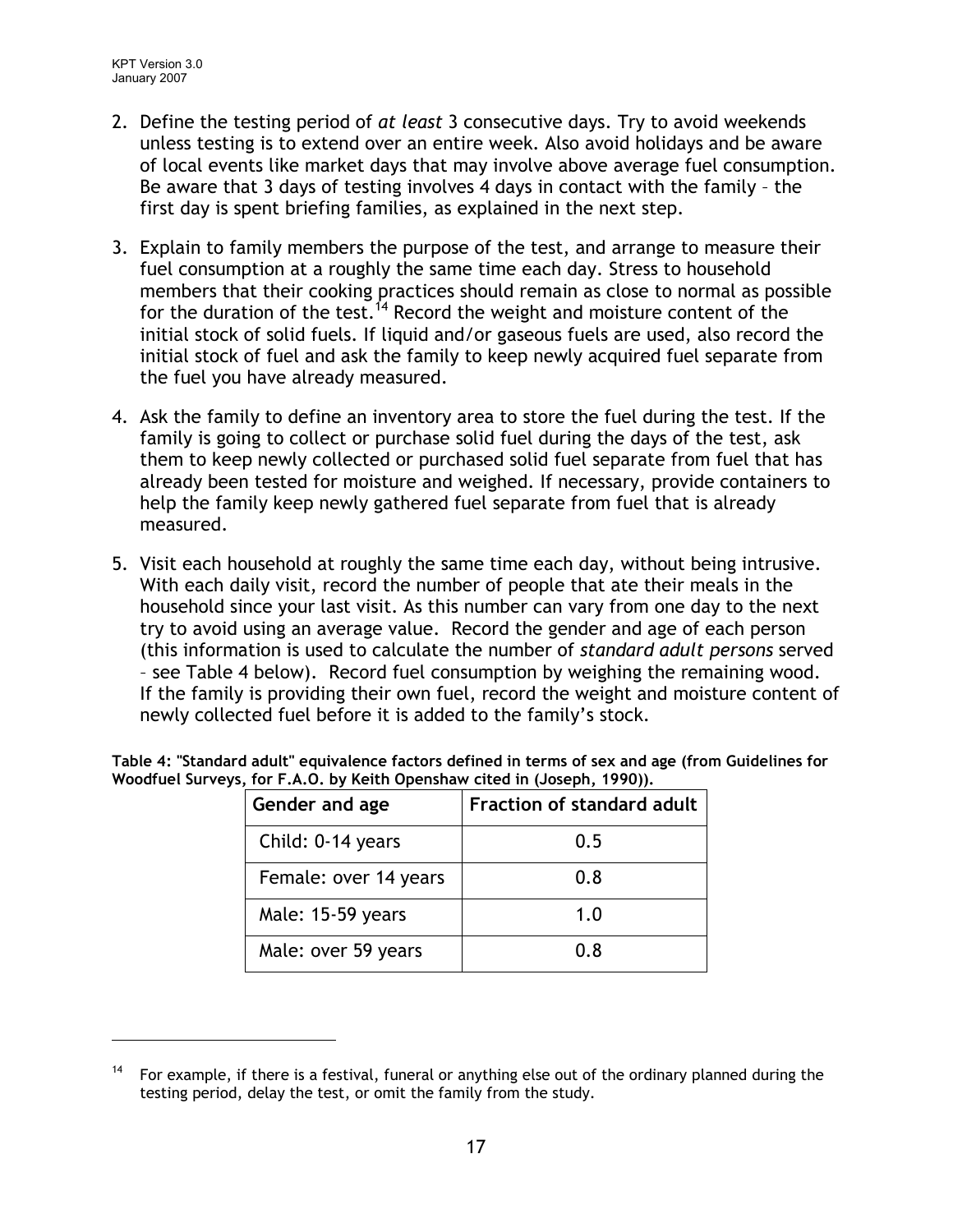- 6. If wood is being provided to the family, check to see that they have adequate supplies and add to their stock as needed.
- 7. Compile the results at the end of the test period (at least three days of measurements). Use the KPT Household Data and Calculation form to calculate the total and per capita daily consumption of all fuels. The form will also calculate the total and per capita daily energy consumption as well as the standard deviation.
- 8. Once the study of each all households is complete, fill the KPT Overall Analysis form in order to compare results of household fuel and energy consumption with and without the improved stove(s).
- 9. Once they are obtained, inform participating families of the results, thank them for their cooperation, and provide them with the form of compensation considered appropriate by the project implementers (as discussed above).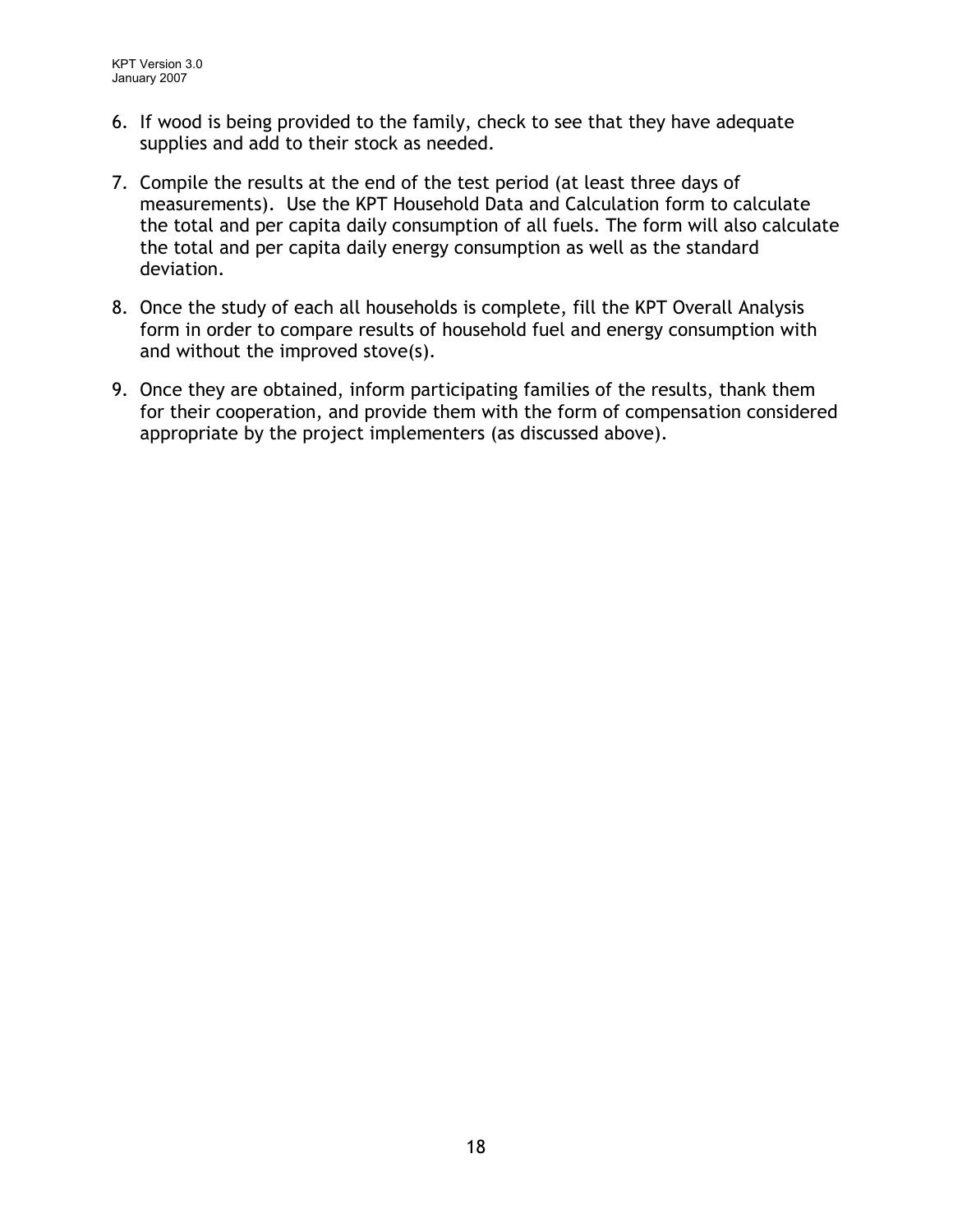# **REFERENCES**

- Baldwin, S. F. (1986). Biomass Stoves: Engineering Design, Development, and Dissemination, Center for Energy and Environmental Studies: PU/CEES Report, 224, 287. Available at:
- FAO (1983). Wood fuel surveys, UN Food and Agriculture Organization: Forestry for local community development programme, GCP/INT/365/SWE. Available at: http://www.fao.org/docrep/X5555E/x5555e00.htm#Contents.
- FAO (1993). Chinese Fuel-Saving Stoves: A Compendium, Regional Wood Energy Development Program (RWEDP), FAO field document No. 40, 57. Available at:
- IEA (2005). Key World Energy Statistics. Paris, International Energy Agency.International Energy Agency, 82.
- Joseph, S. (1990). Guidelines for planning, monitoring and evaluating cookstove programmes, UNFAO: Community Forestry Field Manual 1. Available at: http://www.fao.org/documents/show\_cdr.asp?url\_file=/docrep/u1310e/u1310 e00.HTM.
- Lillywhite, M. (1984). Improved Cookstoves: A Training Manual, Domestic Technology International, Inc. under subcontract to: Denver Research Institute for the US Peace Corps: Training Manual, T-40, 254. Available at: http://mngunix1.marasconewton.com/peacecorps/Documents/T0040/t0040e/t0040e00.ht m#Contents.
- Masera, O., Diaz, R., et al. (2005). "From cookstoves to cooking systems: the integrated program on sustainable household energy use in Mexico." Energy for Sustainable Development 9(1): 25-36.
- Pennise, D., Smith, K. R., et al. (2001). "Emissions of Greenhouse Gases and Other Airborne Pollutants from Charcoal-Making in Kenya and Brazil." Journal of Geophysical Research-Atmosphere 106: 24143-24155.
- Smith, K., Uma, R., et al. (2000). Greenhouse Gases From Small-Scale Combustion Devices In Developing Countries Phase IIa: Household Stoves In India, US Environmental Protection Agency, EPA-600/R-00-052, 98. Available at:
- VITA (1985). Testing The Efficiency Of Wood-Burning Cookstoves: Provisional International Standards, Volunteers in Technical Assistance, 0-86619-229-8, 76. Available at:
- Zhang, J., Smith, K. R., et al. (2000). "Greenhouse Gases and Other Airborne Pollutants from Household Stoves in China: A database for emission factors." Atmospheric Environment 34: 4537-4549.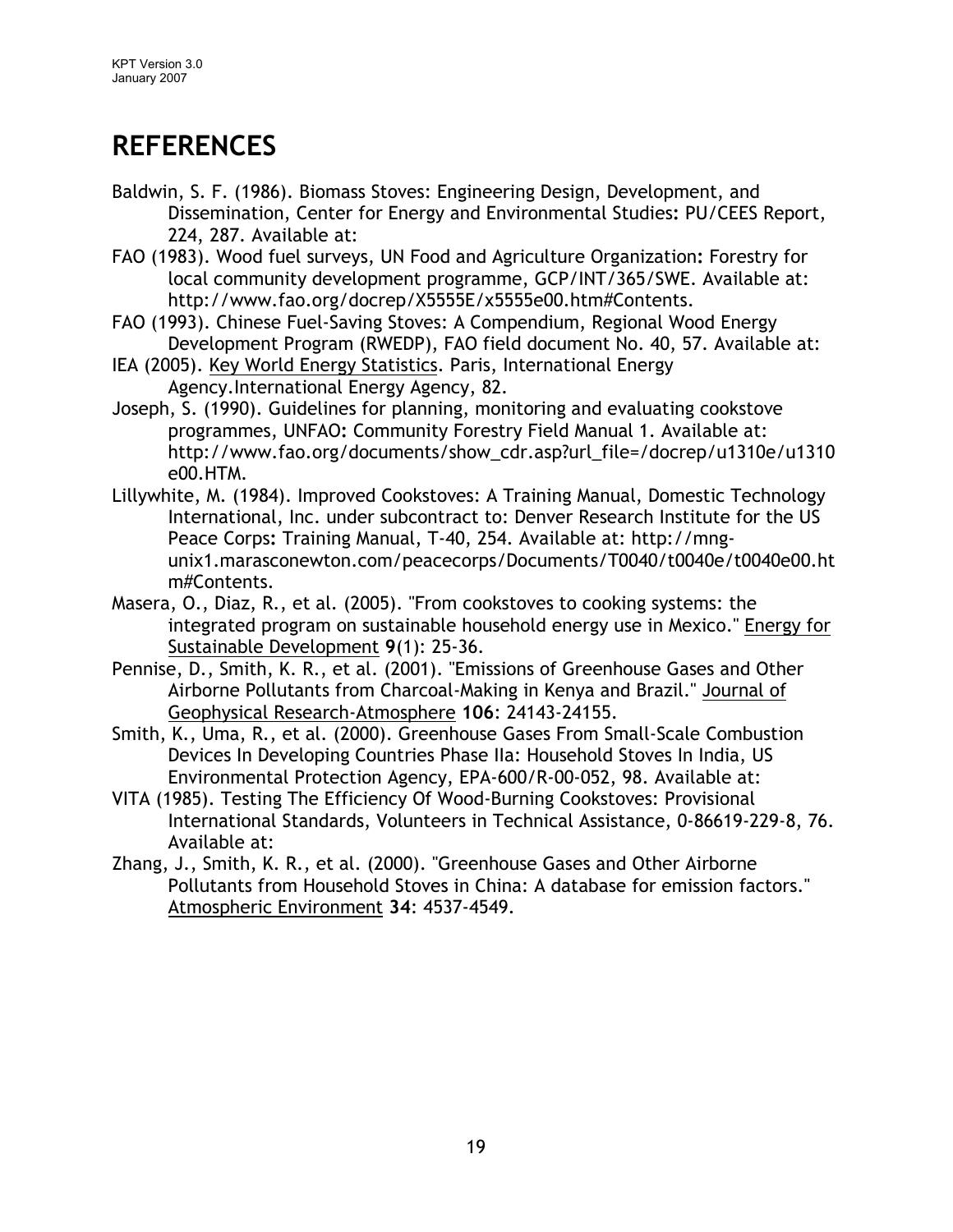# KITCHEN PERFORMANCE TEST - Preliminary survey questions

| Date<br>1. |                                                                         |                        |                          |                         |                                             |
|------------|-------------------------------------------------------------------------|------------------------|--------------------------|-------------------------|---------------------------------------------|
| 2.         | Name of Interviewer                                                     |                        |                          |                         |                                             |
| 3.         | Household code                                                          |                        |                          |                         |                                             |
| 4.         | Village ID                                                              |                        |                          |                         |                                             |
| 5.         | Community ID                                                            |                        |                          |                         |                                             |
|            | 6. GPS coordinates (if possible)                                        |                        | °long.                   |                         |                                             |
|            |                                                                         |                        | $\degree$ lat.           |                         |                                             |
|            |                                                                         |                        | altitude (meters)        |                         |                                             |
| 7.         | List gender and age of HH<br>members (up to 10 people):                 | Gender/Age             |                          | Count                   |                                             |
|            |                                                                         | Children 0-14          |                          |                         |                                             |
|            |                                                                         | Women over 14          |                          |                         |                                             |
|            |                                                                         | Men 15-59              |                          |                         |                                             |
|            |                                                                         | Men over 59            |                          |                         |                                             |
| 8.         | Primary income generating<br>activities (circle one):                   | Farming only           |                          | If farming, list crops: |                                             |
|            |                                                                         | Wage labor only        |                          | a)                      |                                             |
|            |                                                                         | Farming and wage labor |                          | b)                      |                                             |
|            |                                                                         | Shopkeeping            |                          | C)                      |                                             |
|            |                                                                         |                        | Farming and shop-keeping |                         |                                             |
|            |                                                                         | Other -                |                          |                         |                                             |
|            | 9. Who is primarily responsible for cooking?                            |                        |                          |                         | List gender and age as in question 7 above: |
|            |                                                                         |                        |                          |                         |                                             |
|            | 10. Is cooking done indoors, outdoors, or both?                         |                        |                          |                         |                                             |
|            | 11. Is the kitchen separate from the main house? (circle one)<br>Yes/No |                        |                          |                         |                                             |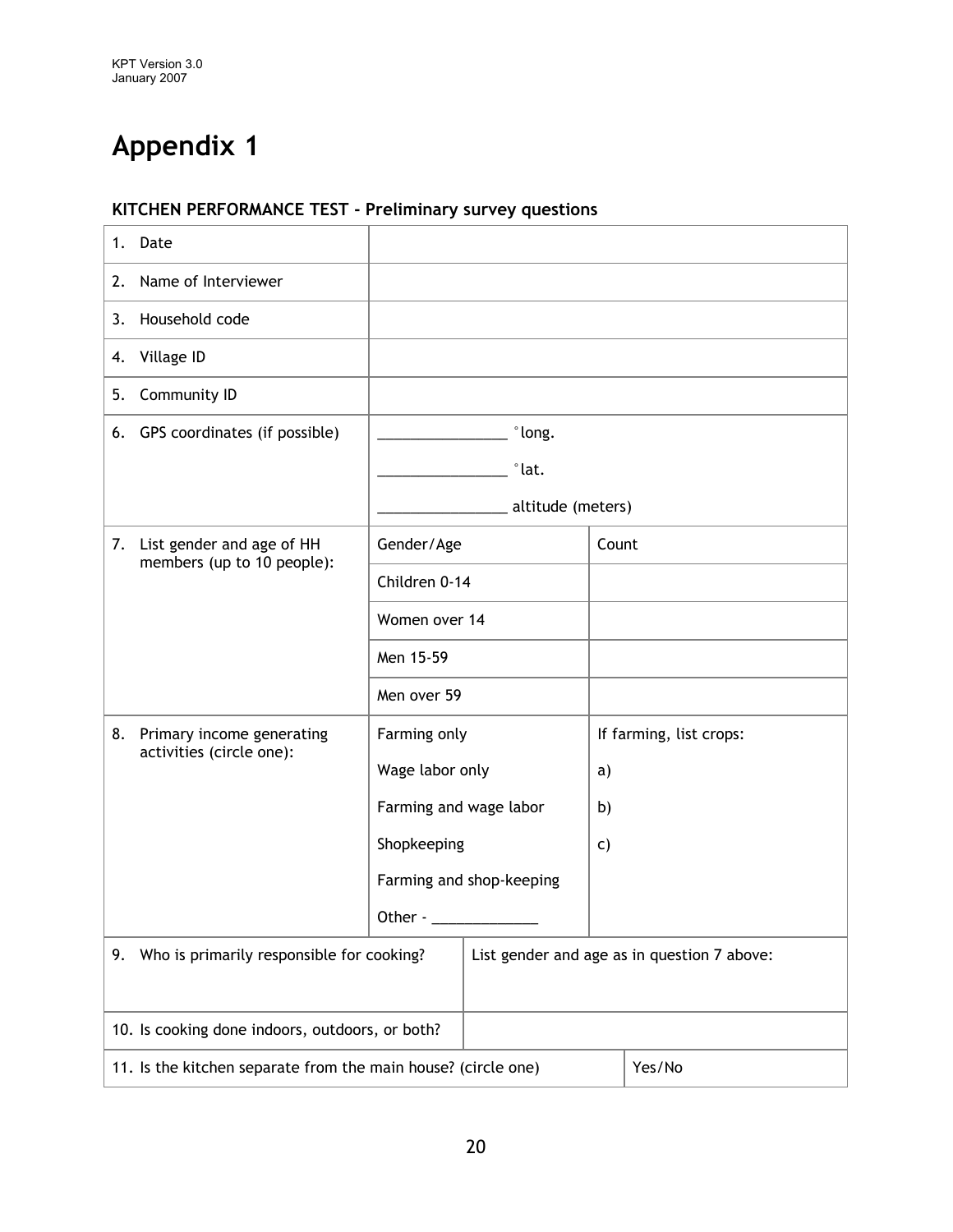| 12. What kind of stove(s) are used?<br>What is the age and frequency<br>of use of each stove?       | Stove/fuel<br>Age of<br>stove (yrs)                                                                      |  | Frequency of use (times per<br>day, week, or month)        |  |  |
|-----------------------------------------------------------------------------------------------------|----------------------------------------------------------------------------------------------------------|--|------------------------------------------------------------|--|--|
|                                                                                                     | a)                                                                                                       |  |                                                            |  |  |
|                                                                                                     |                                                                                                          |  |                                                            |  |  |
|                                                                                                     |                                                                                                          |  |                                                            |  |  |
|                                                                                                     | b)                                                                                                       |  |                                                            |  |  |
|                                                                                                     |                                                                                                          |  |                                                            |  |  |
|                                                                                                     | C)                                                                                                       |  |                                                            |  |  |
|                                                                                                     |                                                                                                          |  |                                                            |  |  |
|                                                                                                     |                                                                                                          |  |                                                            |  |  |
| 13. Whose job is it to obtain<br>cooking fuel?                                                      | For each Stove/fuel from question 12, list the family members'<br>gender and age as in question 7 above: |  |                                                            |  |  |
|                                                                                                     | a)                                                                                                       |  |                                                            |  |  |
|                                                                                                     | b)                                                                                                       |  |                                                            |  |  |
|                                                                                                     | c)                                                                                                       |  |                                                            |  |  |
| 14. Where is cooking fuel obtained<br>and roughly how far is the                                    | Give answers for each Stove/fuel given in question 12                                                    |  |                                                            |  |  |
| source of fuel from the<br>household (record distance or                                            | Location                                                                                                 |  | Distance from household                                    |  |  |
| time needed to walk to<br>source)?                                                                  | a)                                                                                                       |  | a)                                                         |  |  |
|                                                                                                     |                                                                                                          |  |                                                            |  |  |
|                                                                                                     | b)                                                                                                       |  | b)                                                         |  |  |
|                                                                                                     |                                                                                                          |  |                                                            |  |  |
|                                                                                                     | C)                                                                                                       |  | $\mathsf{C}$                                               |  |  |
|                                                                                                     |                                                                                                          |  |                                                            |  |  |
| 15. How much is consumed and<br>how much does the family<br>spend on each type of fuel per<br>month | question 12                                                                                              |  | Give answers for each Stove/fuel listed in the response to |  |  |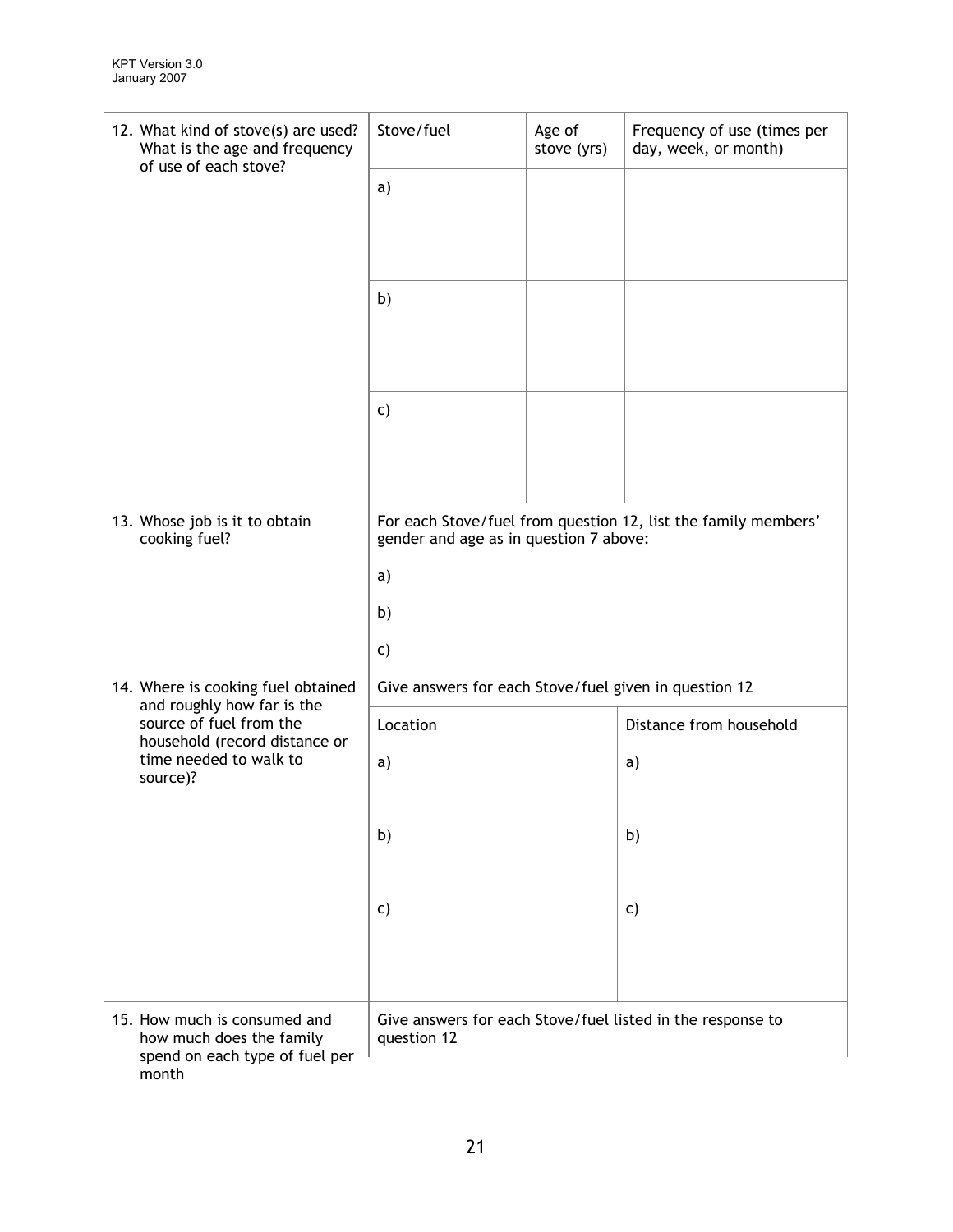|                                                                                                        |                  | Monthly fuel consumption                 |  | Monthly expenditure on fuel |                            |                                         |
|--------------------------------------------------------------------------------------------------------|------------------|------------------------------------------|--|-----------------------------|----------------------------|-----------------------------------------|
|                                                                                                        | a)               |                                          |  | a)                          |                            |                                         |
|                                                                                                        |                  |                                          |  |                             |                            |                                         |
|                                                                                                        | b)               |                                          |  | b)                          |                            |                                         |
|                                                                                                        |                  |                                          |  |                             |                            |                                         |
|                                                                                                        | C)               |                                          |  | C)                          |                            |                                         |
| Questions about the main wood burning stove                                                            |                  |                                          |  |                             |                            |                                         |
| 16. What kinds of pots are used for<br>cooking (e.g. round or flat bottom,<br>metal or ceramic, etc.)? |                  |                                          |  |                             |                            |                                         |
| 17. Are pot-lids usually used for cooking?                                                             |                  |                                          |  |                             |                            |                                         |
| 18. How is the fire normally controlled?                                                               |                  |                                          |  |                             |                            |                                         |
| 19. Does the family perform<br>maintenance on the                                                      |                  | Type of maintenance                      |  |                             |                            | Frequency (circle appropriate response) |
| improved stove?                                                                                        |                  | Cleaning stove of ashes                  |  |                             | Never Daily Weekly Monthly |                                         |
|                                                                                                        | Cleaning flue    |                                          |  |                             | Never Daily Weekly Monthly |                                         |
|                                                                                                        | Repairing cracks |                                          |  |                             | Never Daily Weekly Monthly |                                         |
|                                                                                                        | Other task -     |                                          |  |                             | Never Daily Weekly Monthly |                                         |
|                                                                                                        |                  |                                          |  |                             |                            |                                         |
| 20. Is the stove used for any<br>purpose other than cooking                                            |                  | Preparing food for livestock             |  |                             |                            |                                         |
| food for the family (circle as<br>appropriate)?                                                        |                  | Preparing food/drink for commercial sale |  |                             |                            |                                         |
|                                                                                                        |                  |                                          |  |                             |                            |                                         |
| 21. What does the primary cook<br>like about the stove (list<br>replies)?                              |                  |                                          |  |                             |                            |                                         |
|                                                                                                        |                  |                                          |  |                             |                            |                                         |
| 22. What does the primary cook<br>dislike about the stove (list<br>replies)?                           |                  |                                          |  |                             |                            |                                         |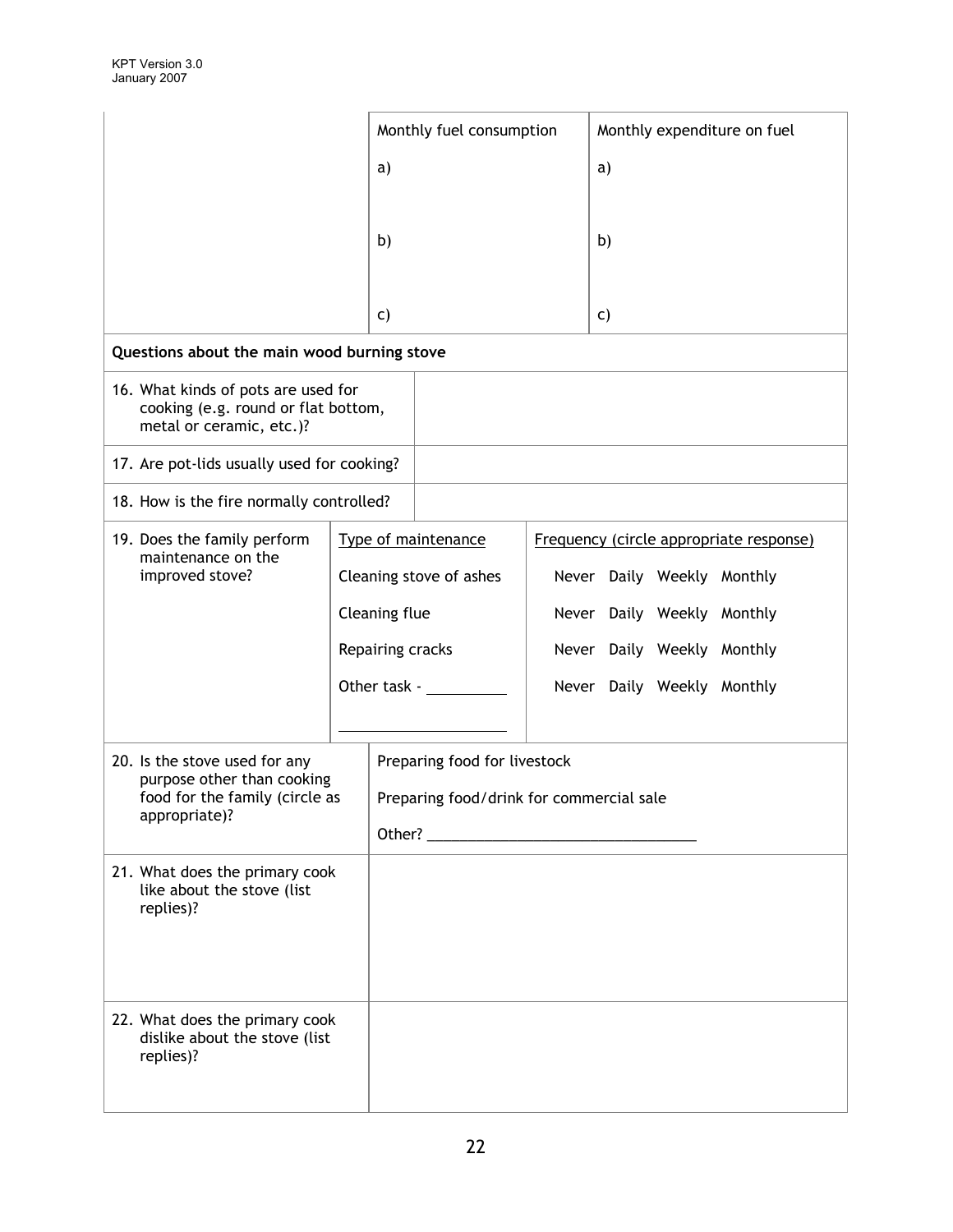| 23. Describe condition and<br>appearance of primary<br>woodstove and kitchen (if<br>possible, make a sketch or<br>take a photo).                                  |                                                                                                                                                                                             |  |  |  |  |
|-------------------------------------------------------------------------------------------------------------------------------------------------------------------|---------------------------------------------------------------------------------------------------------------------------------------------------------------------------------------------|--|--|--|--|
|                                                                                                                                                                   | 24. If the family is not currently using a new stove, are they<br>interested in using one? If the respondent responds positively,<br>provide information about how they can get a new stove |  |  |  |  |
| 25. Is the family willing to participate in a more detailed study that<br>involves daily measurements of fuel consumption?                                        |                                                                                                                                                                                             |  |  |  |  |
| 26. Is the family willing to participate in a follow-up survey to assess<br>their satisfaction with the new stove 3-6 months from now?                            |                                                                                                                                                                                             |  |  |  |  |
| Thank the respondent for participating and, if they responded positively to questions 25 or 26, tell<br>them that you will be in contact with them in the future. |                                                                                                                                                                                             |  |  |  |  |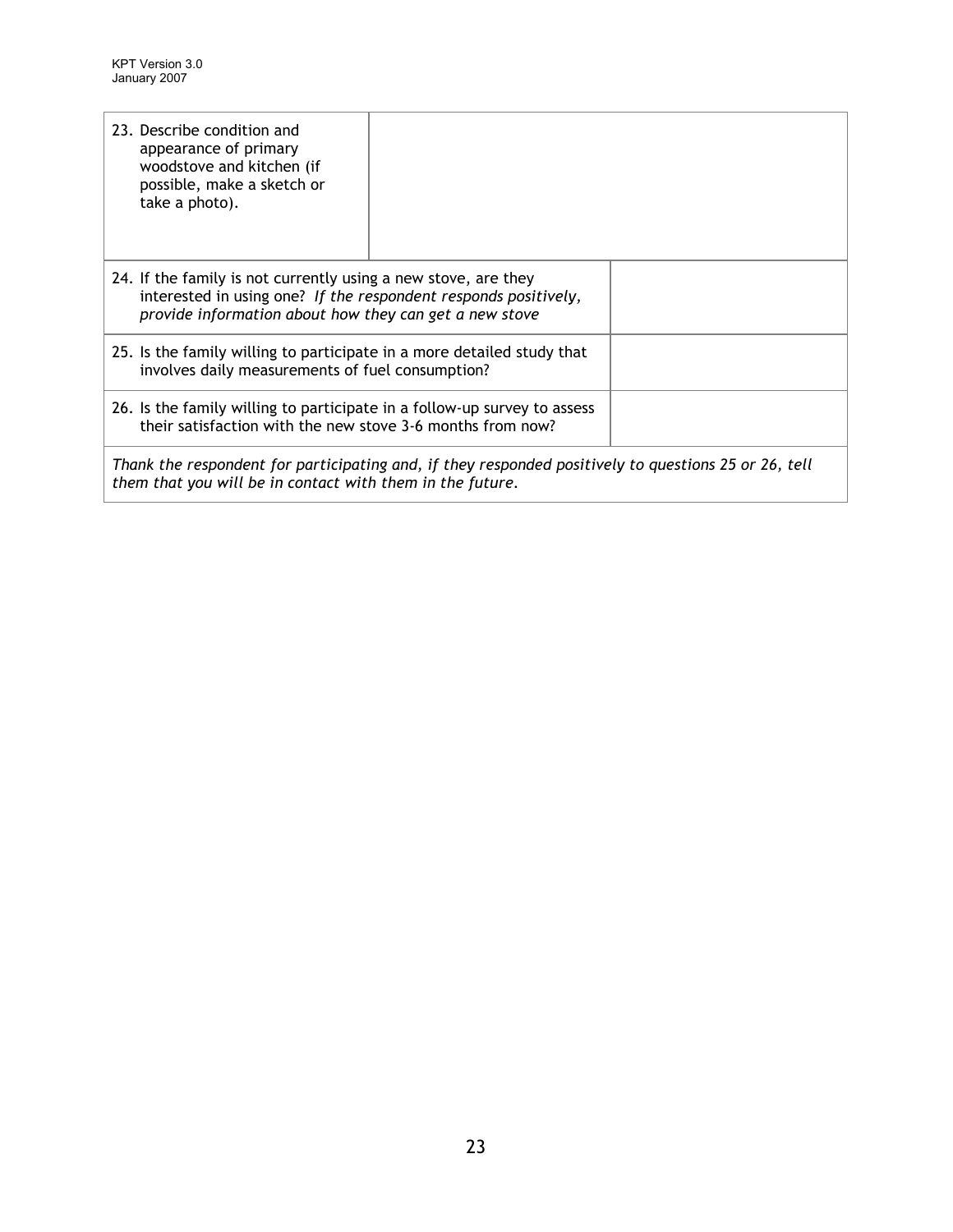#### KITCHEN PERFORMANCE TEST – Follow-up survey questions (to be administered at least one month after starting to use the improved stove)

| 1. | Date                                                               |                                                                             |                  |                                                            |
|----|--------------------------------------------------------------------|-----------------------------------------------------------------------------|------------------|------------------------------------------------------------|
| 2. | Name of Interviewer                                                |                                                                             |                  |                                                            |
| 3. | <b>HH Code</b>                                                     |                                                                             |                  |                                                            |
| 4. | Village ID                                                         |                                                                             |                  |                                                            |
| 5. | Community ID                                                       |                                                                             |                  |                                                            |
|    | 6. GPS coordinates (if<br>applicable)                              |                                                                             |                  | $\degree$ long. _________ $\degree$ lat. ___________ m-asl |
|    | 7. List gender and age of<br>HH members (up to 10                  | Gender/Age                                                                  |                  | Count                                                      |
|    | people):                                                           | Children 0-14                                                               |                  |                                                            |
|    |                                                                    | Women over 14                                                               |                  |                                                            |
|    |                                                                    | Men 15-59                                                                   |                  |                                                            |
|    |                                                                    | Men over 59                                                                 |                  |                                                            |
|    | Observable Information (to be recorded by the Interviewer)         |                                                                             |                  |                                                            |
| 8. | What Types of stoves are present in the<br>kitchen?                |                                                                             |                  |                                                            |
| 9. | Does the improved stove appear as if it has<br>been used recently? |                                                                             | Yes/No           |                                                            |
|    | Is the stove warm to the touch?<br>a.                              |                                                                             | Yes/No<br>Yes/No |                                                            |
|    | b.<br>$\mathsf{C}$ .                                               | Are there ashes or embers inside?<br>Is there soot around the fuel chamber? |                  | Yes/No                                                     |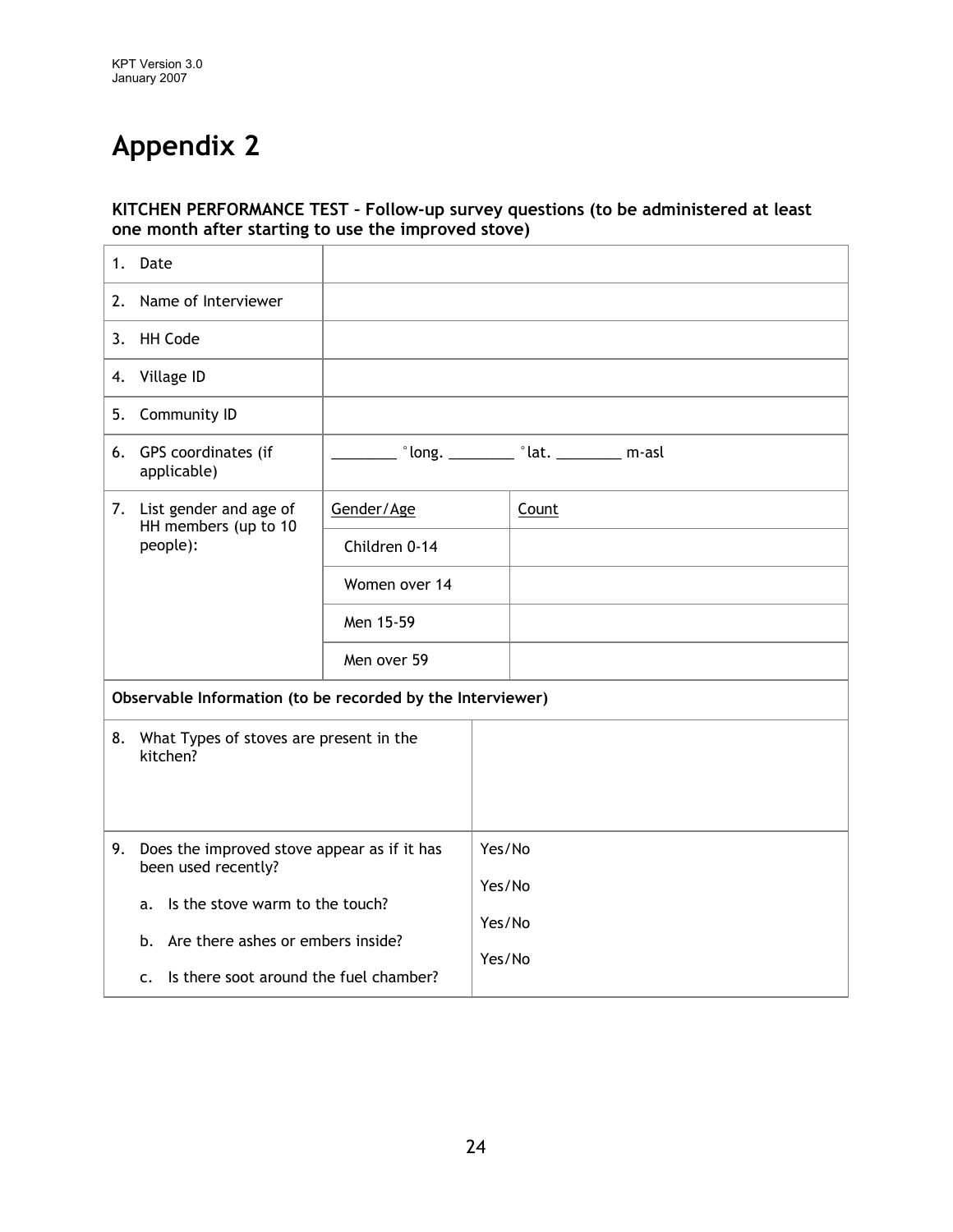| 10. Where is the stove (circle appropriate                                                                 | Inside main house           |
|------------------------------------------------------------------------------------------------------------|-----------------------------|
| answer)?                                                                                                   |                             |
|                                                                                                            | Inside separate kitchen     |
|                                                                                                            | Outside                     |
|                                                                                                            |                             |
| 11. Does it appear as if other stove(s) are also                                                           | Yes/No                      |
| being used?                                                                                                | Stoves:                     |
| What $kind(s)$ of $store(s)$ ?                                                                             |                             |
|                                                                                                            |                             |
|                                                                                                            |                             |
| 12. Describe the fuel that is being used (describe<br>kind of wood, size, moisture, etc)?                  | Species - $\frac{1}{2}$     |
|                                                                                                            |                             |
|                                                                                                            |                             |
| 13. What is the condition of the stove?                                                                    | (circle appropriate answer) |
| Are there cracks in the stove?                                                                             |                             |
| Is the flue/chimney attached?                                                                              | Yes/No                      |
| Are there holes in the flue/chimney?                                                                       | Yes/No                      |
| Is there a door?                                                                                           | Yes/No                      |
| Is there other noticeable damage?                                                                          |                             |
|                                                                                                            |                             |
| 14. Is there any evidence of repairs made to the<br>stove (describe)?                                      |                             |
| 15. If the stove has air-holes or other control<br>mechanisms, are they functioning (describe<br>details)? | Yes/No                      |
| Questions to be posed to the principle user of the improved stove                                          |                             |
| 16. How long has the family been using this stove<br>(months or years)?                                    |                             |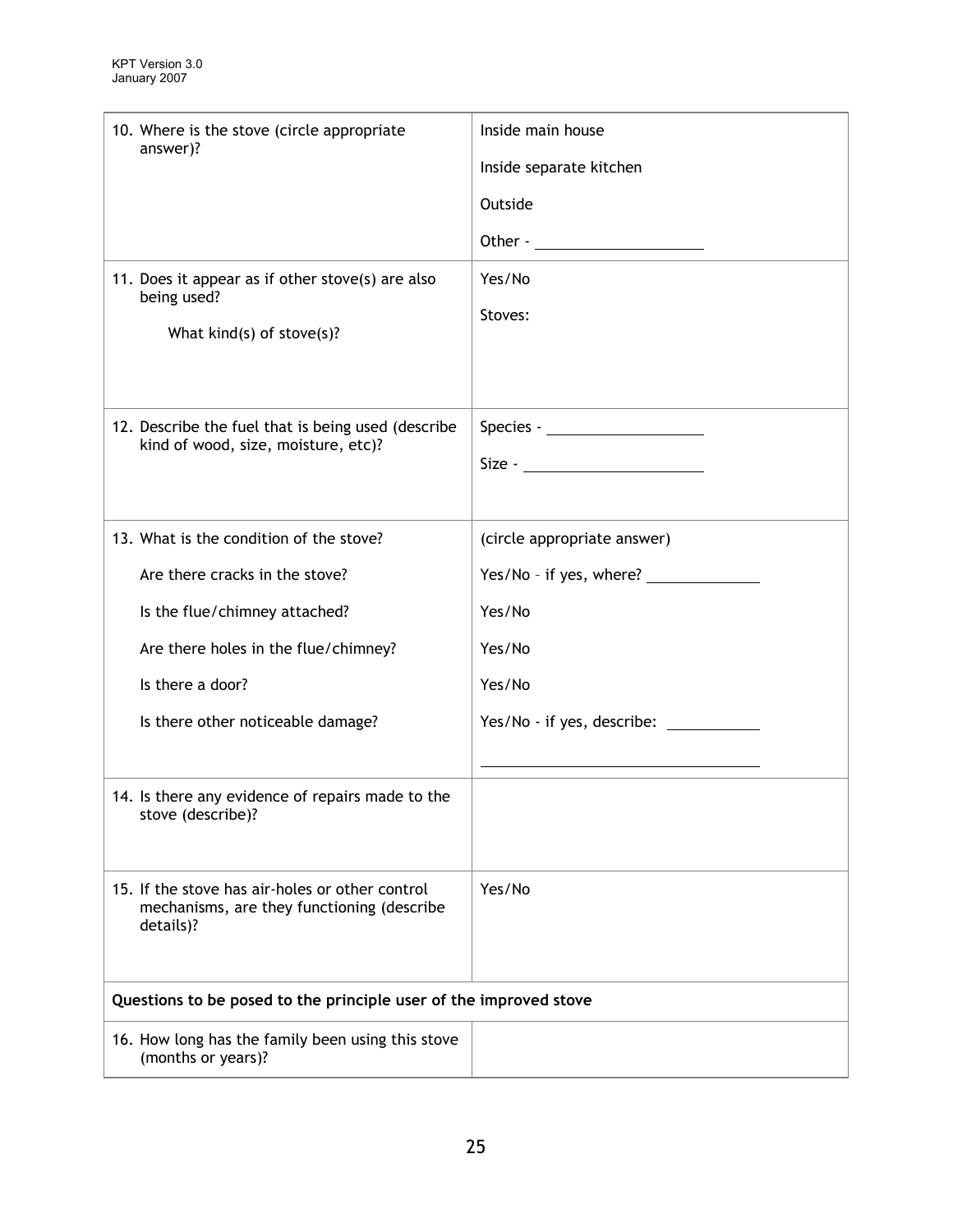| 17. How often does the family use the stove                                                        | Every day                                        |                         |                                                                                                                                                                                                                                |                                            |  |                            |                                        |  |  |  |
|----------------------------------------------------------------------------------------------------|--------------------------------------------------|-------------------------|--------------------------------------------------------------------------------------------------------------------------------------------------------------------------------------------------------------------------------|--------------------------------------------|--|----------------------------|----------------------------------------|--|--|--|
| (circle as appropriate)?                                                                           | Several times a week                             |                         |                                                                                                                                                                                                                                |                                            |  |                            |                                        |  |  |  |
|                                                                                                    | One time per week                                |                         |                                                                                                                                                                                                                                |                                            |  |                            |                                        |  |  |  |
|                                                                                                    |                                                  |                         |                                                                                                                                                                                                                                |                                            |  |                            |                                        |  |  |  |
|                                                                                                    |                                                  |                         | Less than weekly                                                                                                                                                                                                               |                                            |  |                            |                                        |  |  |  |
|                                                                                                    |                                                  |                         | Never                                                                                                                                                                                                                          |                                            |  |                            |                                        |  |  |  |
| If the respondent answers once a week or<br>a.<br>less, ask why it is not used more<br>frequently. |                                                  |                         | Reason:                                                                                                                                                                                                                        |                                            |  |                            |                                        |  |  |  |
| stove (describe)?                                                                                  | 18. What kinds of pots are being used in the new |                         |                                                                                                                                                                                                                                |                                            |  |                            |                                        |  |  |  |
|                                                                                                    |                                                  |                         |                                                                                                                                                                                                                                |                                            |  |                            |                                        |  |  |  |
| 19. Does the family<br>perform<br>maintenance on the                                               | Type of maintenance                              |                         |                                                                                                                                                                                                                                | Frequency (circle appropriate<br>response) |  |                            |                                        |  |  |  |
| improved stove?                                                                                    |                                                  | Cleaning stove of ashes |                                                                                                                                                                                                                                |                                            |  | Never Daily Weekly Monthly |                                        |  |  |  |
|                                                                                                    | Cleaning flue                                    |                         |                                                                                                                                                                                                                                |                                            |  | Never Daily Weekly Monthly |                                        |  |  |  |
|                                                                                                    | Repairing cracks                                 |                         |                                                                                                                                                                                                                                |                                            |  | Never Daily Weekly Monthly |                                        |  |  |  |
|                                                                                                    | Other task - <u>www.community-</u>               |                         |                                                                                                                                                                                                                                |                                            |  | Never Daily Weekly Monthly |                                        |  |  |  |
|                                                                                                    |                                                  |                         |                                                                                                                                                                                                                                |                                            |  |                            |                                        |  |  |  |
| 20. Is the stove used for any purpose                                                              |                                                  |                         | Preparing food for livestock                                                                                                                                                                                                   |                                            |  |                            |                                        |  |  |  |
| other than cooking food for the<br>family (circle applicable                                       |                                                  |                         | Preparing food/drink for commercial sale                                                                                                                                                                                       |                                            |  |                            |                                        |  |  |  |
| response)?                                                                                         |                                                  |                         | Other? The contract of the contract of the contract of the contract of the contract of the contract of the contract of the contract of the contract of the contract of the contract of the contract of the contract of the con |                                            |  |                            |                                        |  |  |  |
|                                                                                                    |                                                  |                         |                                                                                                                                                                                                                                |                                            |  |                            |                                        |  |  |  |
| 21. Does the family use any<br>other kinds of stoves in<br>addition to the improved                | Stove/fuel                                       |                         | Age of<br>stove<br>(yrs)                                                                                                                                                                                                       | or month)                                  |  |                            | Frequency of use (times per day, week, |  |  |  |
| stove?                                                                                             |                                                  | a) Improved stove       |                                                                                                                                                                                                                                |                                            |  |                            |                                        |  |  |  |
| to two other stoves in                                                                             | If yes, list them here (up                       |                         |                                                                                                                                                                                                                                |                                            |  |                            |                                        |  |  |  |
| addition to the improved<br>stove)                                                                 |                                                  |                         |                                                                                                                                                                                                                                |                                            |  |                            |                                        |  |  |  |
|                                                                                                    | b)                                               |                         |                                                                                                                                                                                                                                |                                            |  |                            |                                        |  |  |  |
|                                                                                                    |                                                  |                         |                                                                                                                                                                                                                                |                                            |  |                            |                                        |  |  |  |
|                                                                                                    |                                                  |                         |                                                                                                                                                                                                                                |                                            |  |                            |                                        |  |  |  |
|                                                                                                    |                                                  |                         |                                                                                                                                                                                                                                |                                            |  |                            |                                        |  |  |  |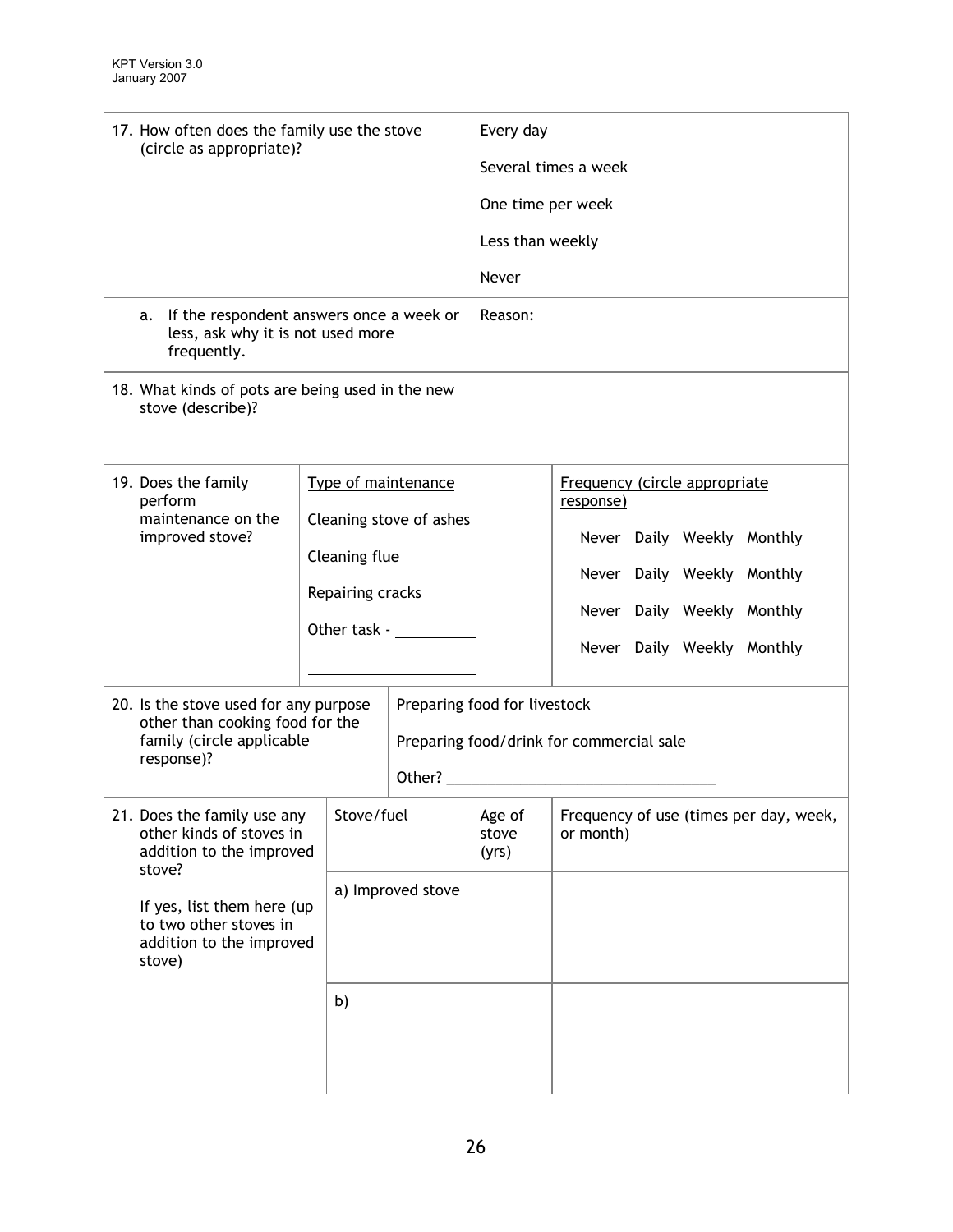|                                                                                | $\mathsf{C}$                                                        |                           |        |                                                                                                                                                                                                        |                              |  |  |  |
|--------------------------------------------------------------------------------|---------------------------------------------------------------------|---------------------------|--------|--------------------------------------------------------------------------------------------------------------------------------------------------------------------------------------------------------|------------------------------|--|--|--|
|                                                                                |                                                                     |                           |        |                                                                                                                                                                                                        |                              |  |  |  |
| 22. How much fuel is<br>consumed by each stove                                 | Give answers for each Stove/fuel listed in the response to question |                           |        |                                                                                                                                                                                                        |                              |  |  |  |
| and how much does the<br>family spend on each                                  |                                                                     | Monthly fuel consumption  |        |                                                                                                                                                                                                        | Monthly expenditure on fuel  |  |  |  |
| type of fuel per month?                                                        | a)                                                                  |                           |        | a)                                                                                                                                                                                                     |                              |  |  |  |
|                                                                                |                                                                     |                           |        |                                                                                                                                                                                                        |                              |  |  |  |
|                                                                                | b)                                                                  |                           |        | b)                                                                                                                                                                                                     |                              |  |  |  |
|                                                                                |                                                                     |                           |        |                                                                                                                                                                                                        |                              |  |  |  |
|                                                                                | C)                                                                  |                           |        | C)                                                                                                                                                                                                     |                              |  |  |  |
| 23. Is it easier or more difficult to                                          |                                                                     | Easier                    | Why?   |                                                                                                                                                                                                        |                              |  |  |  |
| cook with the new stove?<br>Describe why.                                      |                                                                     | <b>Harder</b>             |        |                                                                                                                                                                                                        |                              |  |  |  |
| 24. Do meals take longer to prepare                                            |                                                                     | Yes                       | Meals: |                                                                                                                                                                                                        |                              |  |  |  |
| using the new stove? If yes, list<br>the meals that take longer to<br>prepare. |                                                                     | $\underline{\mathsf{No}}$ |        |                                                                                                                                                                                                        |                              |  |  |  |
| 25. Are there any cooking tasks easier                                         |                                                                     | Yes                       | Tasks: |                                                                                                                                                                                                        |                              |  |  |  |
| to accomplish with the new<br>stove? If yes, list these tasks.                 |                                                                     | $\underline{\mathsf{No}}$ |        |                                                                                                                                                                                                        |                              |  |  |  |
| about the stove?                                                               | 26. What does the cook like most                                    |                           |        |                                                                                                                                                                                                        |                              |  |  |  |
| 27. Is there anything that the cook<br>would change about the new<br>stove?    |                                                                     |                           |        |                                                                                                                                                                                                        |                              |  |  |  |
|                                                                                |                                                                     |                           |        |                                                                                                                                                                                                        |                              |  |  |  |
| respect to each problem.                                                       |                                                                     |                           |        | 28. What problems does the cook have with the improved stove? Review the following list and indicate<br>Yes or No as appropriate. Also ask if the new stove is better or worse than the old stove with |                              |  |  |  |
|                                                                                |                                                                     | Problem exists            |        |                                                                                                                                                                                                        | Better/worse than old stove: |  |  |  |
|                                                                                |                                                                     | (Yes/No)                  |        |                                                                                                                                                                                                        |                              |  |  |  |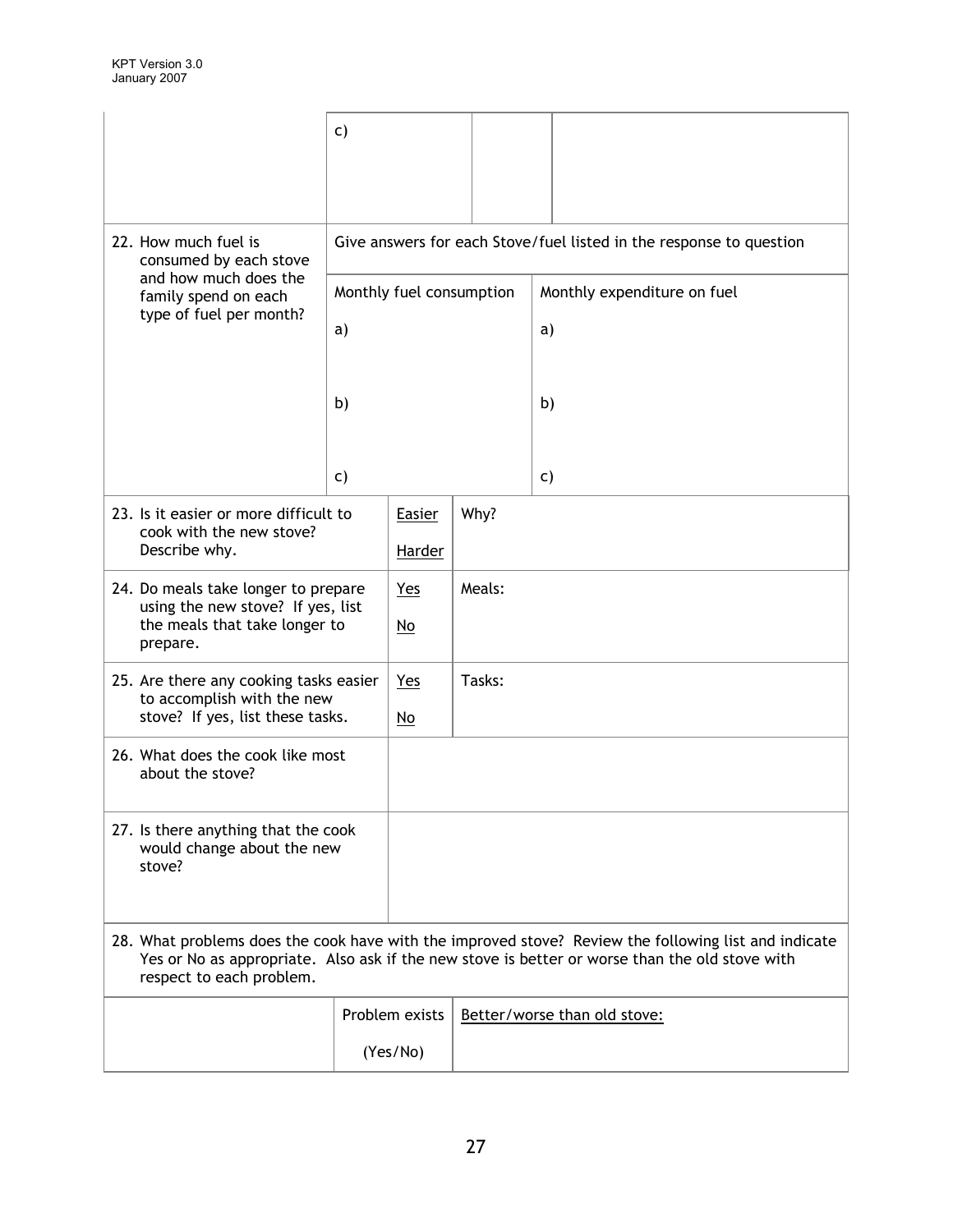| a. | The stove causes<br>burns                                                             |  |
|----|---------------------------------------------------------------------------------------|--|
|    | b. The pots are not<br>stable                                                         |  |
| c. | The pots do not fit                                                                   |  |
|    | d. Fire turns pots black                                                              |  |
|    | e. Stove makes a lot of<br>smoke                                                      |  |
|    | f. Stove takes long to<br>get hot                                                     |  |
| g. | Stove is hard to start                                                                |  |
|    | h. Fire goes out easily                                                               |  |
| i. | Hard to control<br>temperature                                                        |  |
| j. | It is difficult to cook<br>certain foods (list<br>locally appropriate<br>foods below) |  |
|    |                                                                                       |  |
|    |                                                                                       |  |
|    |                                                                                       |  |
| k. | Stove uses too much<br>wood                                                           |  |
| l. | Can not fit preferred<br>size of fuel                                                 |  |
|    | m. Stove does not heat<br>the room during cold<br>seasons                             |  |
| n. | Stove does not<br>provide light                                                       |  |
|    | o. Stove breaks easily                                                                |  |
|    | p. Stove needs a lot of<br>maintenance                                                |  |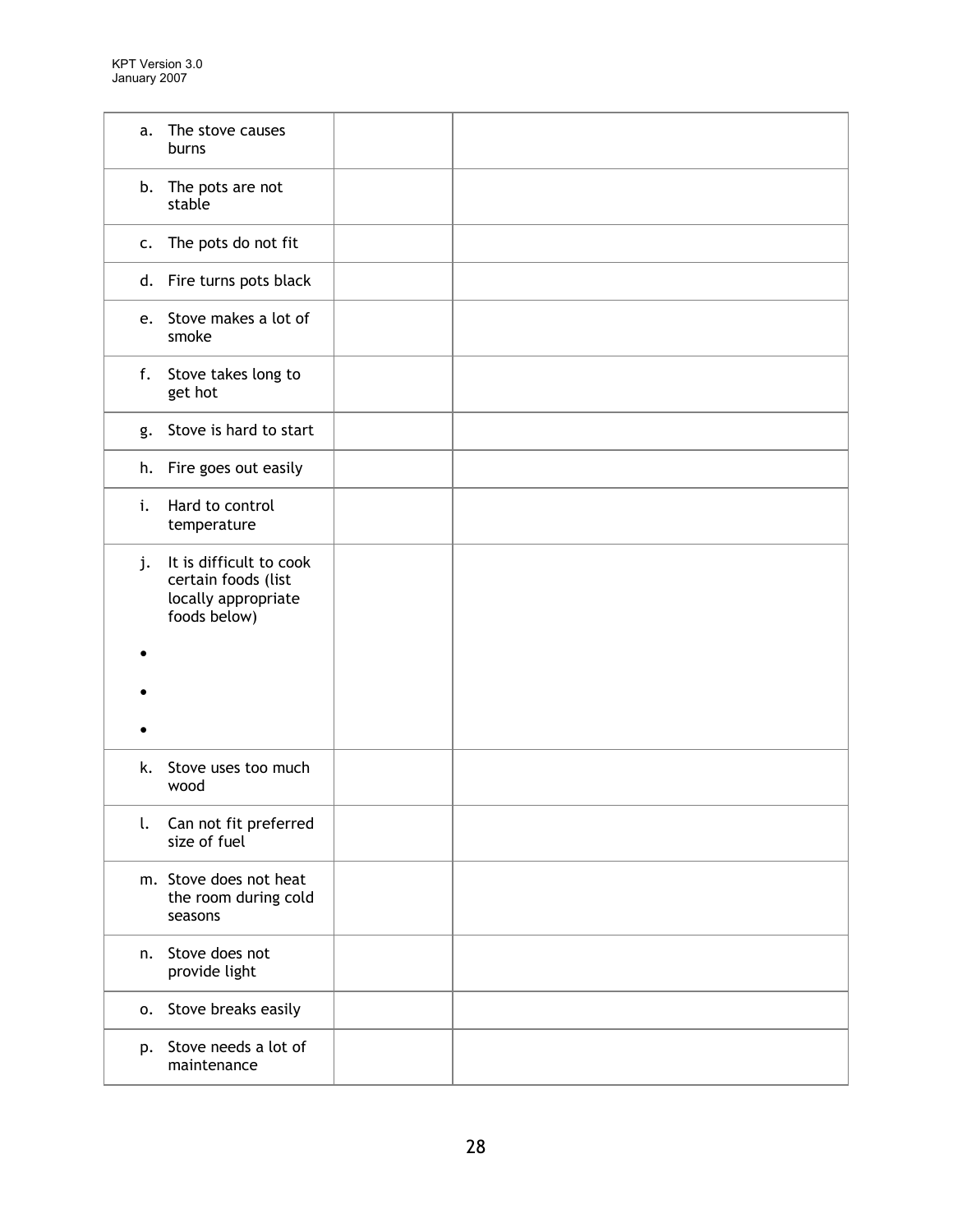| q. Other problems (list) |  |  |
|--------------------------|--|--|
|                          |  |  |
|                          |  |  |
|                          |  |  |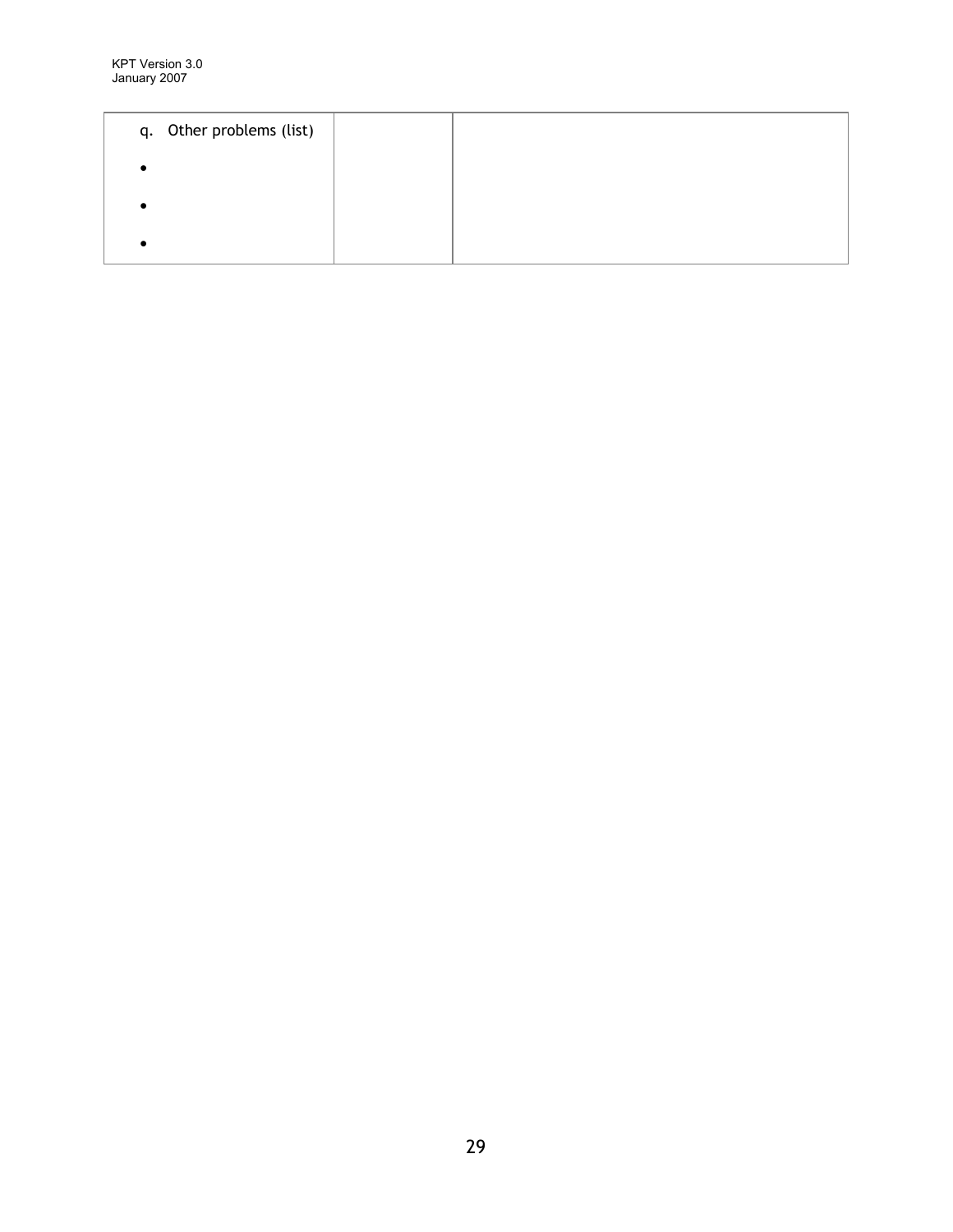Sample size required to show statistically significant reductions in per capita fuel consumption (95% confidence)

|                                | Pooled CV of measurements |                |                |     |                 |     |     |     |     |                 |     |      |      |
|--------------------------------|---------------------------|----------------|----------------|-----|-----------------|-----|-----|-----|-----|-----------------|-----|------|------|
| Detectable difference in means | 0.1                       | 0.2            | 0.3            | 0.4 | 0.5             | 0.6 | 0.7 | 0.8 | 0.9 |                 | 1.1 | 1.2  | 1.3  |
| 10%                            | 8                         | 31             | 71             | 126 | 196             | 283 | 385 | 502 | 636 | 785             | 950 | 1130 | 1326 |
| 20%                            | $\overline{c}$            | 8              | 18             | 31  | 49              | 71  | 96  | 126 | 159 | 196             | 237 | 283  | 332  |
| 30%                            |                           | 3              | 8              | 14  | 22              | 31  | 43  | 56  | 71  | 87              | 106 | 126  | 147  |
| 40%                            | 0                         | $\overline{2}$ | 4              | 8   | 12 <sup>2</sup> | 18  | 24  | 31  | 40  | 49              | 59  | 71   | 83   |
| 50%                            | 0                         |                | 3              | 5   | 8               | 11  | 15  | 20  | 25  | 31              | 38  | 45   | 53   |
| 60%                            | 0                         |                | $\overline{c}$ | 3   | 5               | 8   | 11  | 14  | 18  | 22              | 26  | 31   | 37   |
| 70%                            | 0                         |                |                | 3   | 4               | 6   | 8   | 10  | 13  | 16              | 19  | 23   | 27   |
| 80%                            | 0                         | U.             |                | 2   | 3               | 4   | 6   | 8   | 10  | 12              | 15  | 18   | 21   |
| 90%                            | 0                         | 0              |                | 2   | 2               | 3   | 5   | 6   | 8   | 10 <sup>°</sup> | 12  | 14   | 16   |
| 100%                           | 0                         | C<br>υ         |                |     | 2               | 3   | 4   | 5   | 6   | 8               | 9   | -4   | 13   |
|                                |                           |                |                |     |                 |     |     |     |     |                 |     |      |      |

**SAMPLE SIZE REQUIRED FOR THE PAIRED-SAMPLE TEST METHOD**

| SAMPLE SIZE REQUIRED IN EACH GROUP FOR THE CROSS-SECTIONAL TEST METHOD |                |                |                |                           |     |                          |     |      |      |      |      |      |      |
|------------------------------------------------------------------------|----------------|----------------|----------------|---------------------------|-----|--------------------------|-----|------|------|------|------|------|------|
|                                                                        |                |                |                | Pooled CV of measurements |     |                          |     |      |      |      |      |      |      |
| Detectable difference in means                                         | 0.1            | 0.2            | 0.3            | 0.4                       | 0.5 | 0.6                      | 0.7 | 0.8  | 0.9  |      | 1.1  | 1.2  | 1.3  |
| 10%                                                                    | 16             | 63             | 142            | 251                       | 393 | 565                      | 769 | 1005 | 1272 | 1570 | 1900 | 2261 | 2653 |
| 20%                                                                    | 4              | 16             | 36             | 63                        | 98  | 142                      | 193 | 251  | 318  | 393  | 475  | 565  | 663  |
| 30%                                                                    | $\overline{2}$ | $\overline{7}$ | 16             | 28                        | 44  | 63                       | 86  | 112  | 142  | 175  | 211  | 251  | 295  |
| 40%                                                                    |                | 4              | 9              | 16                        | 25  | 36                       | 48  | 63   | 80   | 98   | 119  | 142  | 166  |
| 50%                                                                    |                | 3              | 6              | 10 <sup>1</sup>           | 16  | 23                       | 31  | 40   | 51   | 63   | 76   | 91   | 106  |
| 60%                                                                    |                | $\overline{2}$ | 4              | 7                         | 11  | 16                       | 22  | 28   | 36   | 44   | 53   | 63   | 74   |
| 70%                                                                    |                | $\overline{2}$ | 3              | 5                         | 8   | 12                       | 16  | 21   | 26   | 32   | 39   | 46   | 54   |
| 80%                                                                    | 0              |                | $\overline{2}$ | 4                         | 6   | 9                        | 12  | 16   | 20   | 25   | 30   | 36   | 42   |
| 90%                                                                    | $\mathbf 0$    |                | 2              | 3                         | 5   | $\overline{\phantom{a}}$ | 10  | 13   | 16   | 20   | 24   | 28   | 33   |
| 100%                                                                   | 0              |                | $\overline{2}$ | 3                         | 4   | 6                        | 8   | 10   | 13   | 16   | 19   | 23   | 27   |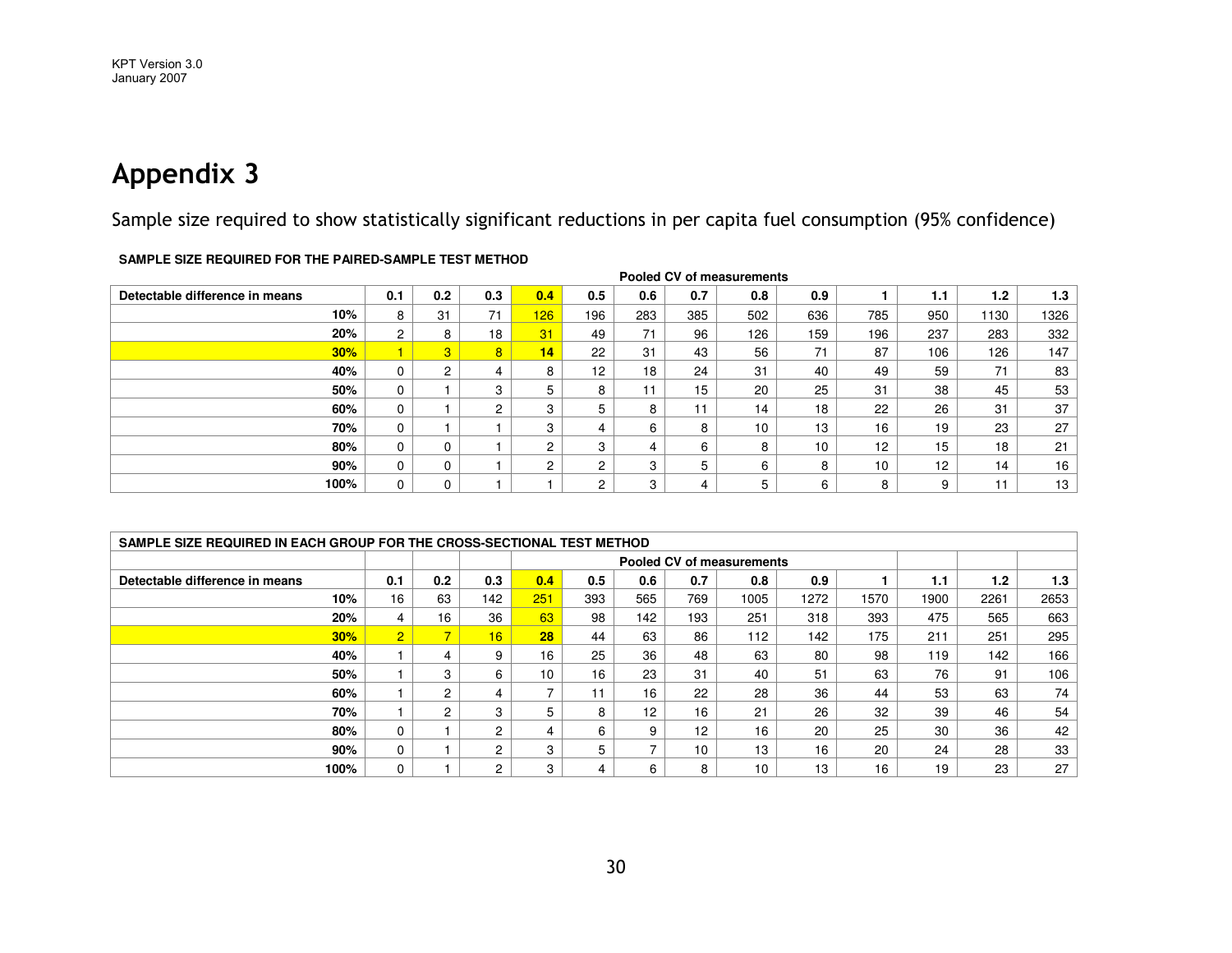The KPT is designed to accommodate many stove-fuel combinations in addition to the standard woodstove. This includes stoves that burn liquid and gaseous fuels, as well as solid fuels like coal, charcoal, crop residues and dung. However, if fuels other than wood are used then there are some special factors to consider when filling the data entry and calculation forms. These are discussed below for each fuel.

## Liquid and gaseous fuels:

If liquid and/or gaseous fuels are used, the procedure is simplified because there is neither char nor ash to be measured. Moreover, many liquid and gaseous stoves are small enough to directly measure on a scale, so that fuel consumption can be very straightforward. However, if the stoves are too large to put on the scale, then fuel consumption may be difficult to assess. Similarly, if the gas is from a piped source (as with gas stoves in the US), then a flow meter may be needed to measure the quantity of fuel consumed. In addition, the tester must know the calorific value of the fuel. For fossil fuels, this can vary depending on exact mix of distillates that are used. Some calorific values that have been reported in the literature are given below, but we suggest the tester use a locally specific value if possible.

| Fuel          | Calorific value (MJ/kg) | Source               |
|---------------|-------------------------|----------------------|
| Kerosene      | 43.3                    | (Zhang et al., 2000) |
|               | 43.6                    | (IEA, 2005)          |
|               | 43.1                    | (Smith et al., 2000) |
| <b>LPG</b>    | 49.0                    | (Zhang et al., 2000) |
|               | 47.1                    | (IEA, 2005)          |
|               | 45.8                    | (Smith et al., 2000) |
| Natural gas   | 51.3                    | (Zhang et al., 2000) |
| <b>Biogas</b> | 17.7                    | (Smith et al., 2000) |

## Non-wood solid fuels:

With non-woody solid fuels two complications arise. The first is that the moisture meter used to measure wood moisture content can not measure the moisture content of non-woody fuels. Therefore testers must use the oven method to determine moisture content. Second, the calorific value of the fuel, which is affected by the moisture content, must be determined. As with liquid and gaseous fuels, solid fuels have a range of calorific values. However, if possible, testers should try to ascertain the specific calorific value of their fuel through calorimetry. This procedure requires specialized equipment and